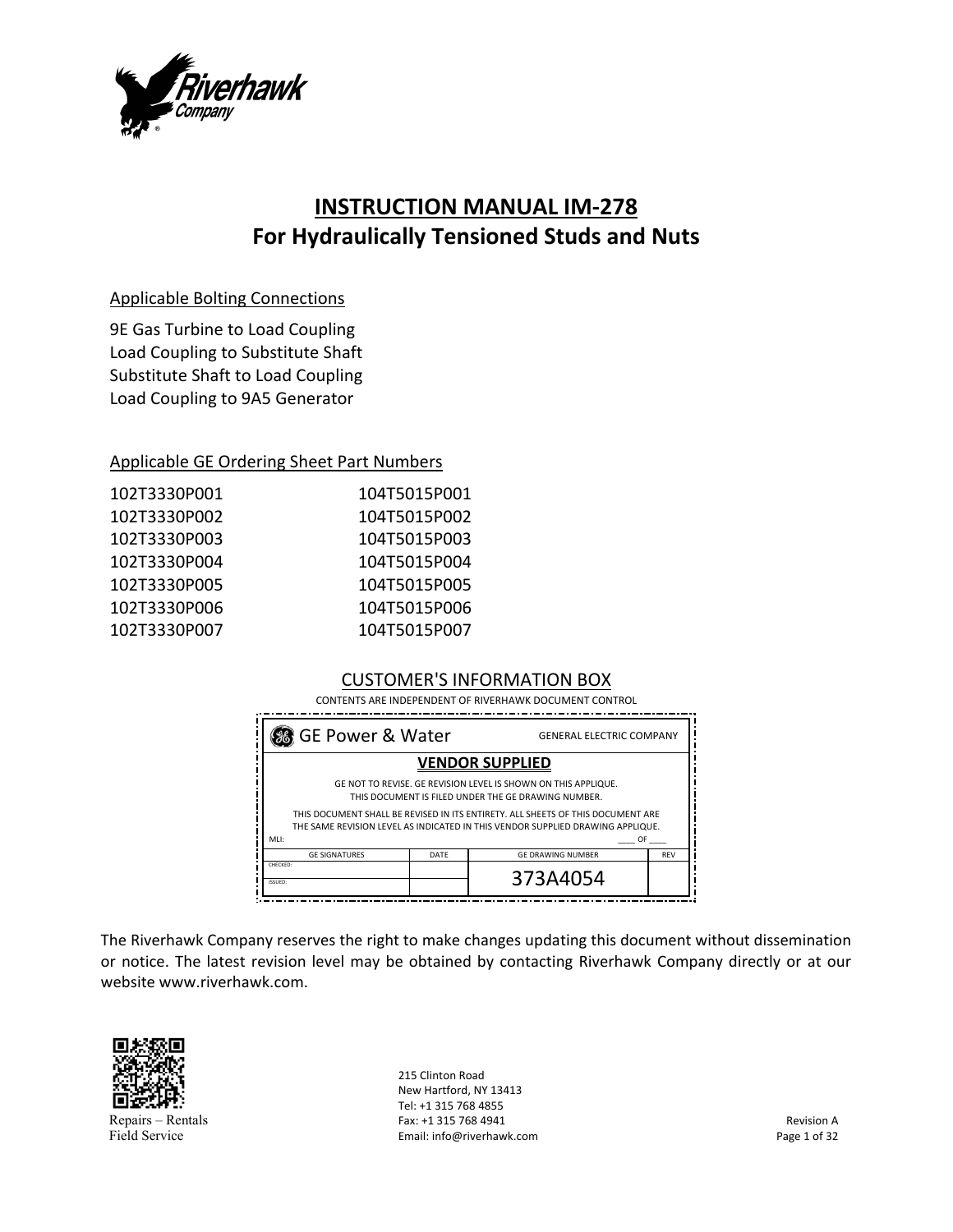# **Table of Contents**

| Section     | Description                              | Page Number |
|-------------|------------------------------------------|-------------|
| 1.0         | <b>Cautions and Safety Warnings</b>      | 3           |
| 2.0         | Scope and GE Part Number Cross-Reference | 4           |
| 3.0         | <b>Quick Check-List</b>                  | 5           |
| 4.0         | <b>General Preparations</b>              | 9           |
| 5.0         | <b>Hardware Set Preparations</b>         | 11          |
| 6.0         | Nut and Stud Assembly                    | 14          |
| 7.0         | Assembly of Tensioner on Stud            | 17          |
| 8.0         | <b>Stud Pulling and Tensioning</b>       | 19          |
| 9.0         | <b>Thread Locking</b>                    | 22          |
| 10.0        | Stud/Nut Removal                         | 23          |
| 11.0        | Storage                                  | 24          |
| 12.0        | <b>Frequently Asked Questions</b>        | 24          |
| 13.0        | <b>Revision History</b>                  | 26          |
| Appendix A1 | <b>EC Declaration of Conformity</b>      | 27          |
| Appendix A2 | <b>UKCA Declaration of Conformity</b>    | 28          |
| Appendix B1 | 16-Bolt Tensioning Pattern Record Sheet  | 29          |
| Appendix B2 | 14-Bolt Tensioning Pattern Record Sheet  | 30          |
| Appendix B3 | 14-Bolt Tensioning Pattern Record Sheet  | 31          |
| Appendix B4 | 14-Bolt Tensioning Pattern Record Sheet  | 32          |



215 Clinton Road New Hartford, NY 13413 Tel: +1 315 768 4855 Fax: +1 315 768 4941 Email: info@riverhawk.com

CUSTOMER'S INFORMATION BOX CONTENTS ARE INDEPENDENT OF RIVERHAWK DOCUMENT CONTROL

--------------------------- $\frac{1}{REV}$ GE DRAWING NUMBER

373A4054

Ţ

׀׀<br>׀ׇׇׇׇ֦֦֦֓֡֬ Revision A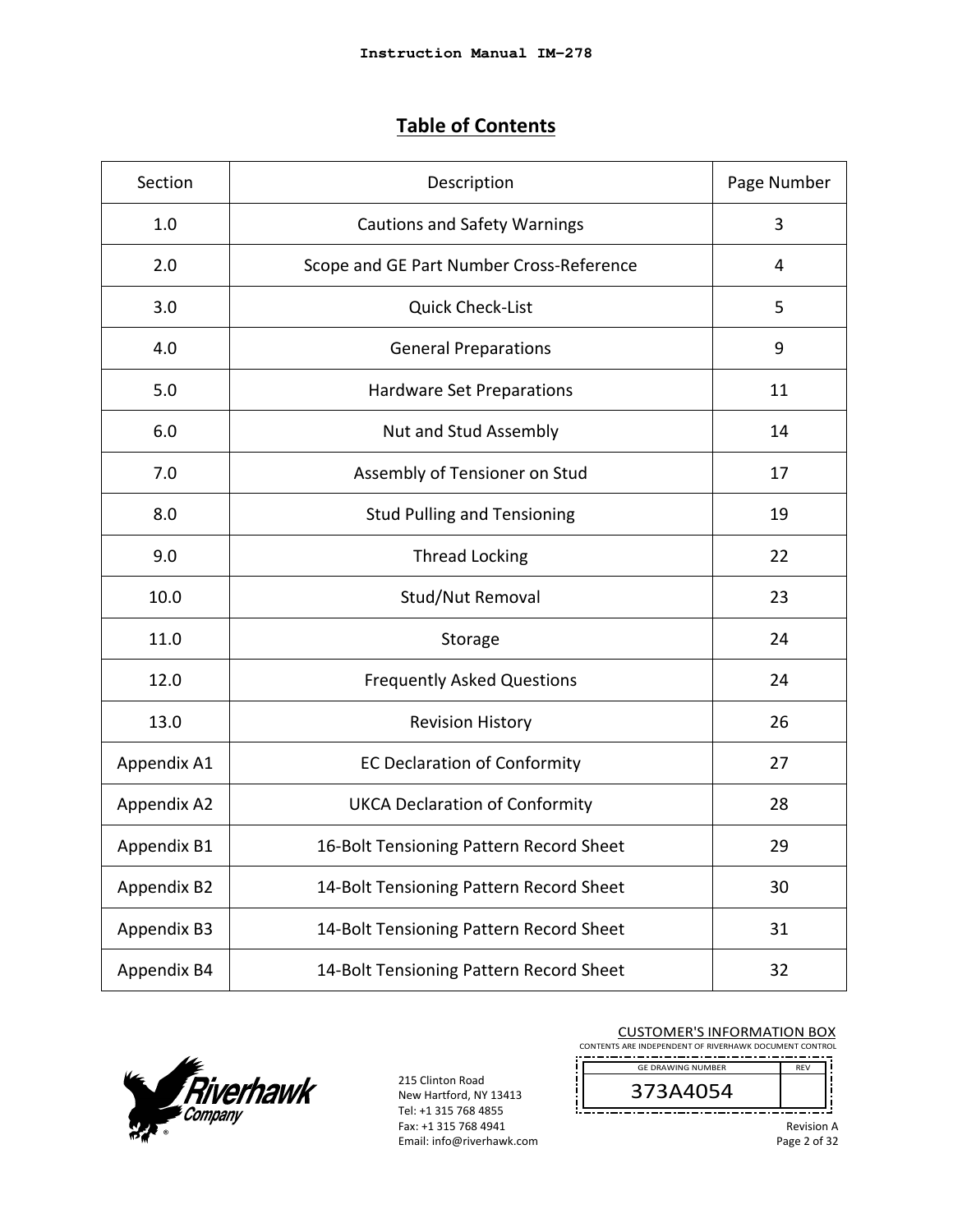#### **1.0 Cautions and Safety Warnings**

#### **NOTICE**

As of summer 2011, this manual is to be used in relation to the interlocking style tensioner. This new tensioner can be identified buy its ORANGE safety guard. Note: yellow guarded tensioner requires the use of different set of instructions, consult Riverhawk for assistance

# **TO AVOID FAILURE, ENSURE SAFETY AND PROPER OPERATION THE TENSIONER AND INTERLOCK SAFETY GUARD MUST INSTALLED ON THE FLANGE BEFORE TENSIONING BEGINS. DO NOT USE THE TENSIONER ASSEMBLY AT ANY PRESSURE UNLESS THE TOOL IS INSTALLED ON THE FLANGE.**

#### **WARNING**

Improper tool use and the failure to follow the correct procedures are the primary root causes of tool failures and personal injuries. A lack of training or experience can lead to incorrect hardware installation or incorrect tool use. Only trained operators with careful, deliberate actions should use hydraulic tensioners. Contact Riverhawk Company with any training needs.

#### **WARNING**

Risk of high pressure fluid injection. Riverhawk tools operate under high pressure. Thoroughly inspect all hoses and connections for damage or leaks prior to using this equipment.

#### **CAUTION**

Personal injury and equipment damage can occur if the puller screw is not securely engaged with the clean conical thread of the stud. Proper engagement is achieved when the puller screw is tight in the stud and is not cross‐threaded into the conical thread. (Reference IM‐220)

#### **WARNING**

The proper personal protective equipment must be worn at all times. Riverhawk recommends at a minimum, safety glasses, long sleeve shirt, hard hat, heavy work gloves, and steel toe shoes.

#### **WARNING**

The safety guard MUST be in place and hands kept out of designated areas at all times when the tensioner is pressurized otherwise personal injury can occur.

#### **CAUTION**

DO NOT EXCEED THE MAXIMUM PRESSURE MARKED ON THE TENSIONER. Excessive pressure can damage the stud and the puller screw.



215 Clinton Road New Hartford, NY 13413 Tel: +1 315 768 4855 Fax: +1 315 768 4941 Email: info@riverhawk.com

| <b>CUSTOMER'S INFORMATION BOX</b>                      |            |  |
|--------------------------------------------------------|------------|--|
| CONTENTS ARE INDEPENDENT OF RIVERHAWK DOCUMENT CONTROL |            |  |
| <b>GE DRAWING NUMBER</b>                               | <b>RFV</b> |  |
| 373A4054                                               |            |  |

Revision A

Page 3 of 32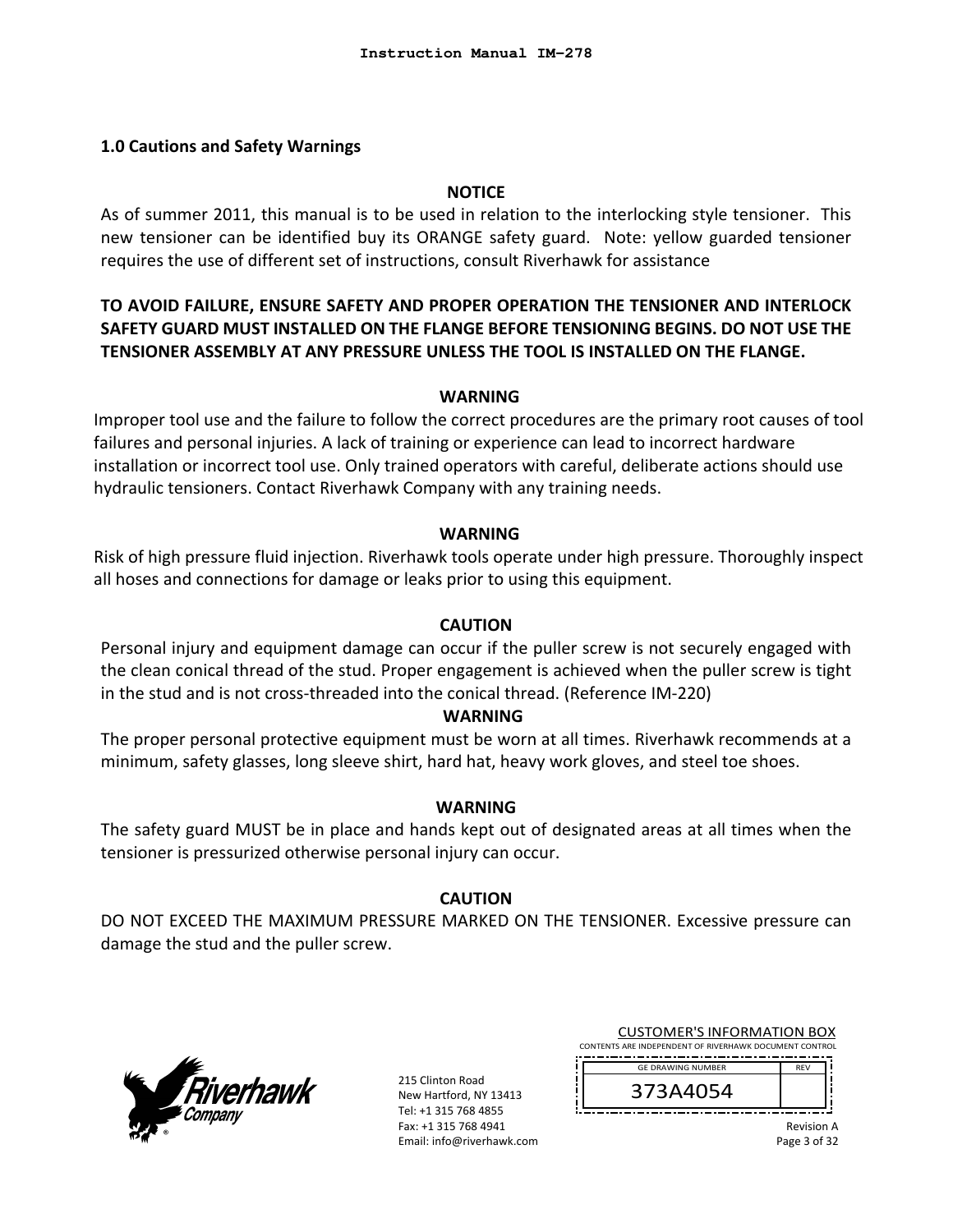#### **WARNING:**

**Keep hands clear of the tool while the pressure is building up.** This includes the pin wrench for tightening the spanner ring (nut). Once the tool is stabilized at pressure then and only then can the nut be tightened. This reduces the potential of personal injury.

**Note:** Before threading the puller screw into the stud, carefully check the cleanliness of both the stud's and the puller screw's conical threads. Apply a light coat of clean turbine oil or a spray lubricant to the puller screw. Do not use "Never Seize" on the conical threads. This procedure will ease assembly and assure positive mating of the threads before tightening.

## **2.0 Scope**

This document describes the steps to install a set of hardware containing the studs and nuts supplied by Riverhawk Company at the turbine/coupling; coupling/substitute shaft; substitute shaft/coupling and coupling/generator connections. This hardware is depicted on the following drawings. These drawings as well as tooling drawings form part of this manual.

| Riverhawk<br>Hardware Set Part<br>Number | <b>GE Drawing</b><br>Number for<br>Hardware Set | <b>GE Ordering Sheet</b><br>Part Number                        | Hardware Set<br>Description                                         |
|------------------------------------------|-------------------------------------------------|----------------------------------------------------------------|---------------------------------------------------------------------|
| HF-5369                                  | 269B8701                                        | 102T3330P001<br>102T3330P002#<br>104T5015P001<br>104T5015P002# | 2-3/4" hardware for All 4 bolted<br>joints.                         |
|                                          |                                                 | 102T3330P003#<br>104T5015P003#                                 | Hydraulic installation tooling only                                 |
| HF-5578                                  | 269B8737                                        | 102T3330P004<br>104T5015P004                                   | 2-3/4" hardware for the turbine<br>end to load coupling connection. |
| HF-5579                                  | 269B8738                                        | 102T3330P005<br>104T5015P005                                   | $2-3/4"$ load coupling to<br>substitute shaft connection.           |
| HF-5580                                  | 269B8739                                        | 102T3330P006<br>104T5015P006                                   | 2-3/4" substitute shaft to load<br>coupling connection.             |



215 Clinton Road New Hartford, NY 13413 Tel: +1 315 768 4855 Fax: +1 315 768 4941 Email: info@riverhawk.com

| <b>CUSTOMER'S INFORMATION BOX</b><br>CONTENTS ARE INDEPENDENT OF RIVERHAWK DOCUMENT CONTROL |                                   |
|---------------------------------------------------------------------------------------------|-----------------------------------|
| <b>GF DRAWING NUMBER</b><br>373A4054                                                        | <b>RFV</b>                        |
|                                                                                             | <b>Revision A</b><br>Page 4 of 32 |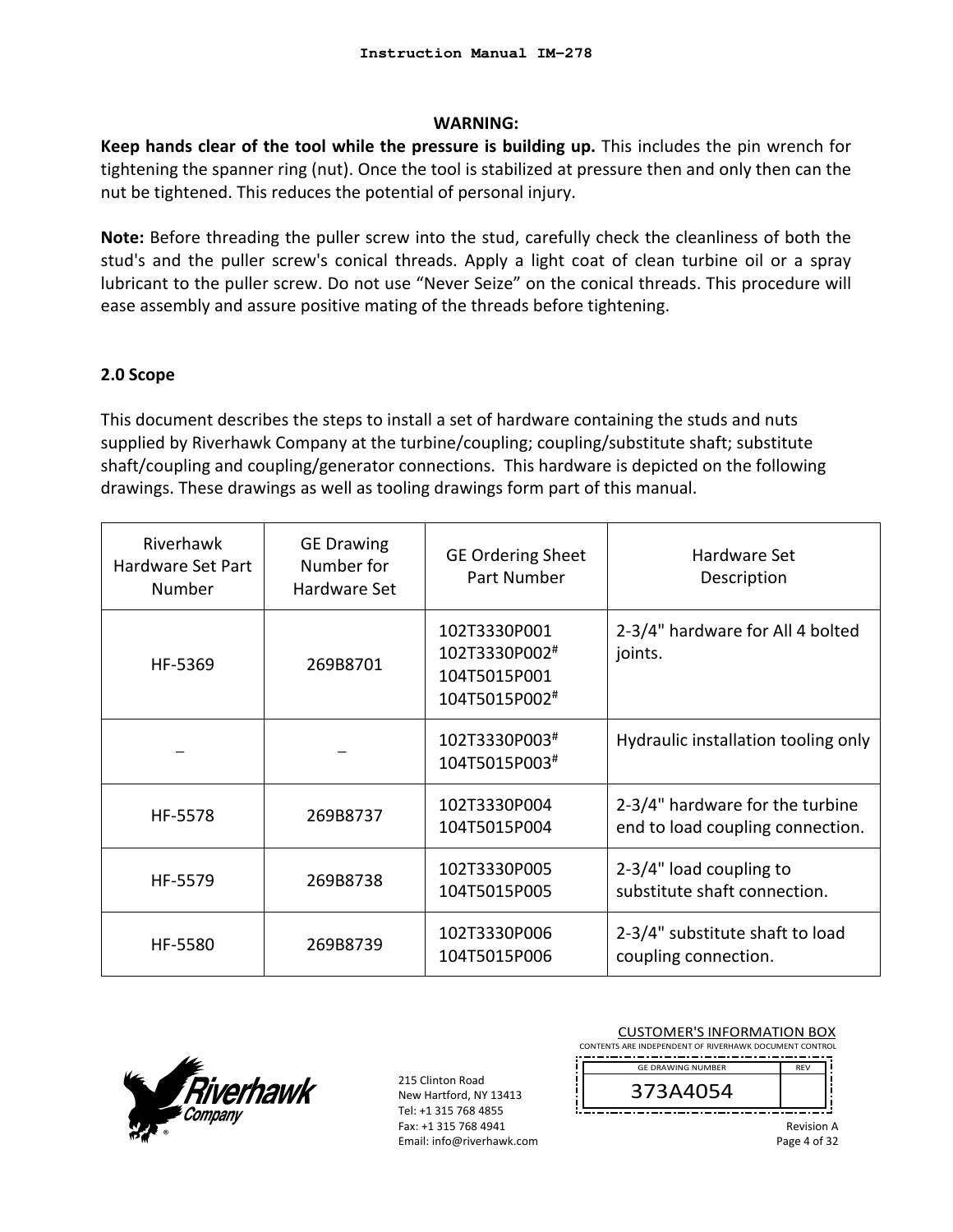| HF-5581 | 269B8740 | 102T3330P007<br>104T5015P007 | 2-3/4" load coupling 9A5<br>generator connection. |
|---------|----------|------------------------------|---------------------------------------------------|
|---------|----------|------------------------------|---------------------------------------------------|

# denotes GE part numbers that include hydraulic tooling

#### **Other Important Reference Documentation:**

| IM-293 (GE 373A4058) | Instruction Manual for GE Hydraulic Pump Kit                 |
|----------------------|--------------------------------------------------------------|
| IM-220 (GE 373A4025) | Cleaning Procedure of the Conical Threads on Riverhawk Studs |

## **3.0 Quick Checklist**

The following checklist is intended as a summary of the steps needed to use the Riverhawk‐supplied equipment. New personnel or those experienced personnel who have not used the Riverhawk equipment recently are encouraged to read the entire manual.

## **EQUIPMENT INSPECTION**

- $\Box$  Check hydraulic hose for any damage.
- □ Test pump, see pump instruction manual **IM‐293** for procedure.
- $\Box$  Inspect tensioner for any damage.

## **NUT AND STUD PREPARATION**

- $\Box$  Inspect studs and nuts for any damage.
- □ Clean the studs and nuts (Reference **IM‐220**).
- □ Measure stud lengths and record on stretch datasheets. **(VERY IMPORTANT)**
- $\Box$  Install studs and nuts into the flange.
- $\Box$  Set stick-out dimension on the conical thread end of stud.



215 Clinton Road New Hartford, NY 13413 Tel: +1 315 768 4855 Fax: +1 315 768 4941 Email: info@riverhawk.com

| <b>CUSTOMER'S INFORMATION BOX</b>                      |                   |
|--------------------------------------------------------|-------------------|
| CONTENTS ARE INDEPENDENT OF RIVERHAWK DOCUMENT CONTROL |                   |
| <b>GE DRAWING NUMBER</b>                               | <b>RFV</b>        |
| 373A4054                                               |                   |
|                                                        |                   |
|                                                        | <b>Revision A</b> |

Page 5 of 32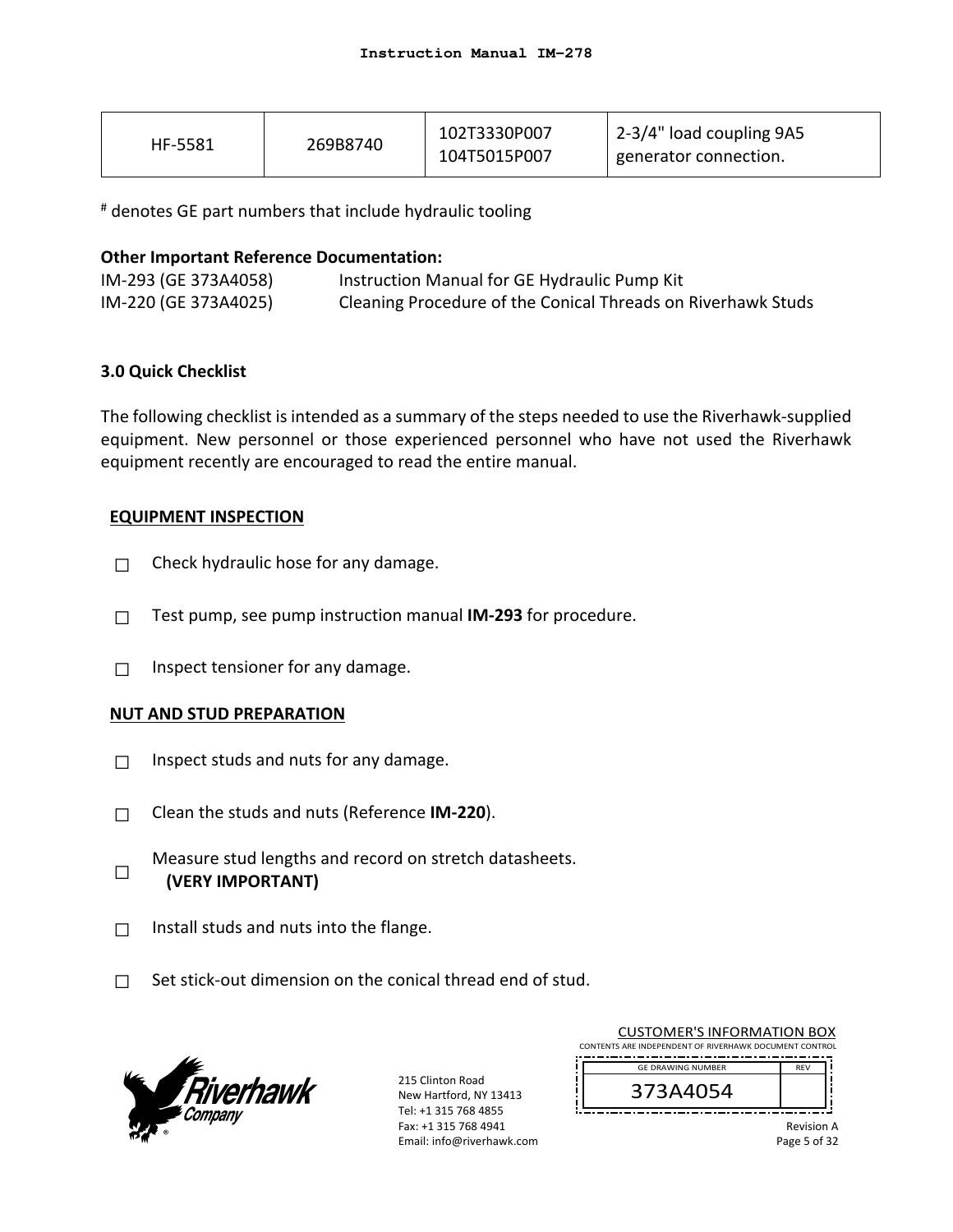#### **Tensioning (Stud installation)**

- $\Box$  Check tensioner's drawing for correct parts and part numbers.
- □ Apply a light coat of clean turbine oil or spray lubricant to the puller screw. **DO NOT USE "NEVER SEIZE" ON THE CONICAL THREADS.**
- □ Install spanner ring onto nut**.**
- $\Box$  Thread puller screw onto the stud.
- □ Insert Allen wrench into the back side of the stud to stop the stud from rotating when installing puller screw.
- $\Box$  Using an Allen wrench, tighten the puller screw. Then back off puller screw 1/2 a turn.
- □ Retighten puller screw by hand until it is fully inserted. **DO NOT BACK OFF PULLER SCREW.**
- $\Box$  Slide foot over puller stud and orientate into position.
- □ Thread the tensioner onto puller screw. Lightly turn the tensioner onto the puller screw, until it stops. The gap between the foot and tensioner is about  $1/16$ " to  $3/16$ ".
- $\Box$  Place guard over tensioner and position guide pin into the hole in the backside of the stud.
- $\Box$  Tighten knurled interlock fitting by hand until it presses firmly against tensioner. (no gap)
- $\Box$  Slide and engage custom connector from rear of guard to lock tensioner into place.
- □ Tension to 50%. Consult manual for correct pressure.
- $\Box$  Hand tighten nuts on backside of stud.
- □ Verify stick‐out measurement **(VERY IMPORTANT)**



215 Clinton Road New Hartford, NY 13413 Tel: +1 315 768 4855 Fax: +1 315 768 4941 Email: info@riverhawk.com

| <b>CUSTOMER'S INFORMATION BOX</b>                      |
|--------------------------------------------------------|
| CONTENTS ARE INDEPENDENT OF RIVERHAWK DOCUMENT CONTROL |
| <b>GE DRAWING NUMBER</b><br><b>RFV</b>                 |
| 373A4054                                               |

Revision A Page 6 of 32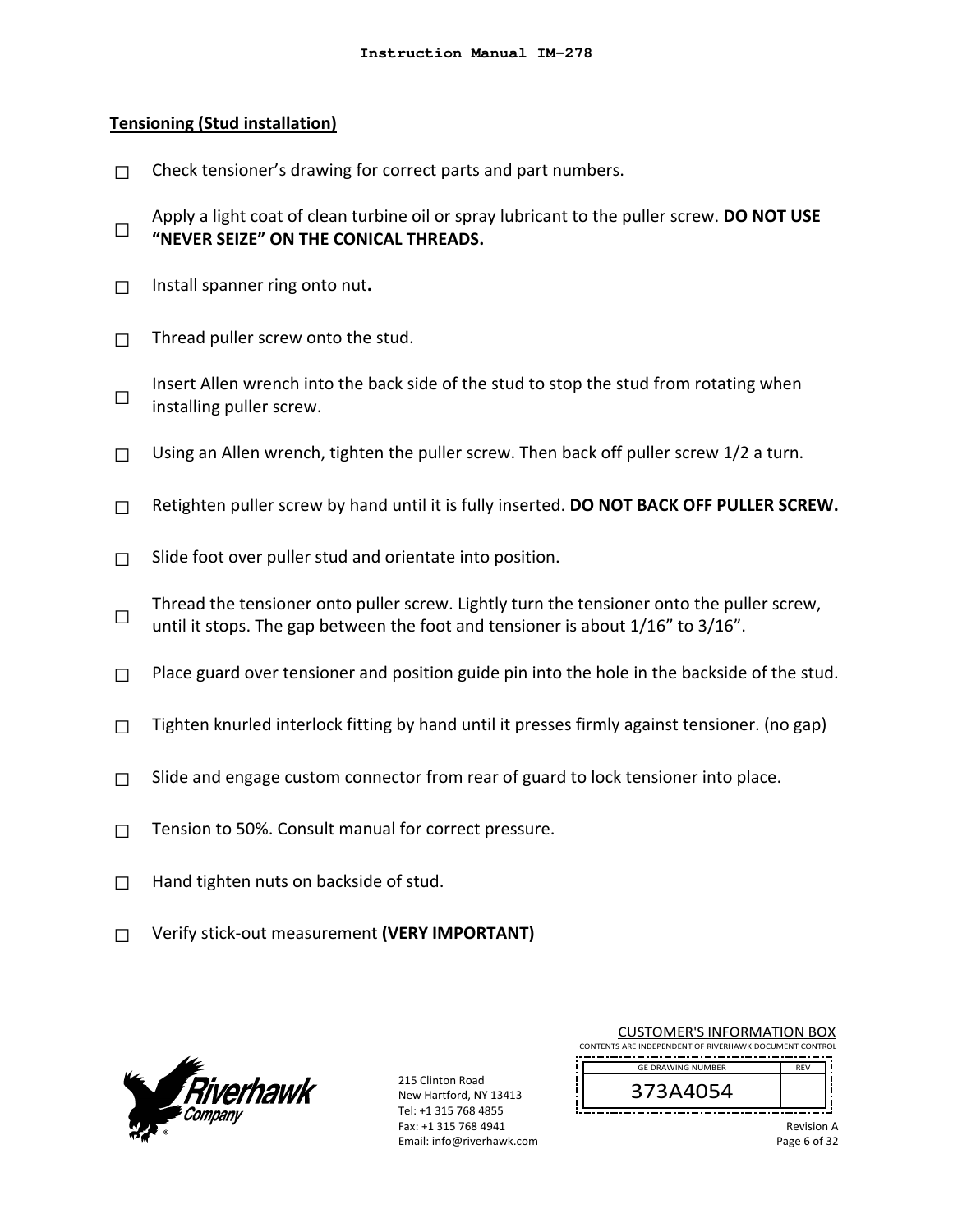- $\Box$  Use the pin wrench in spanner ring to tighten nut.
- $\Box$  Release pressure, allow tensioner to fully retract.
- $\Box$  Disconnect hose from tensioner.
- $\Box$  Loosen knurled fitting and remove guard.
- □ Unscrew tensioner from puller screw. Use **caution** to insure that hands are not between tensioner and coupling when tensioner becomes disengaged from puller screw.
- $\Box$  Remove foot.
- $\Box$  Remove puller screw from stud.
- $\Box$  Remove spanner ring from nut, move to next stud in pattern.
- $\Box$  Tension all studs to 50% before proceeding to final pressure.
- $\Box$  Repeat above steps at final pressure.
- □ Measure final stud length and record on stretch datasheets. Calculate stretch and verify per section 8.2
- $\Box$  Torque nuts' set screws per section 10.



215 Clinton Road New Hartford, NY 13413 Tel: +1 315 768 4855 Fax: +1 315 768 4941 Email: info@riverhawk.com

| <b>CUSTOMER'S INFORMATION BOX</b><br>CONTENTS ARE INDEPENDENT OF RIVERHAWK DOCUMENT CONTROL |            |  |
|---------------------------------------------------------------------------------------------|------------|--|
| <b>GE DRAWING NUMBER</b>                                                                    | <b>RFV</b> |  |
| 373A4054                                                                                    |            |  |

Revision A Page 7 of 32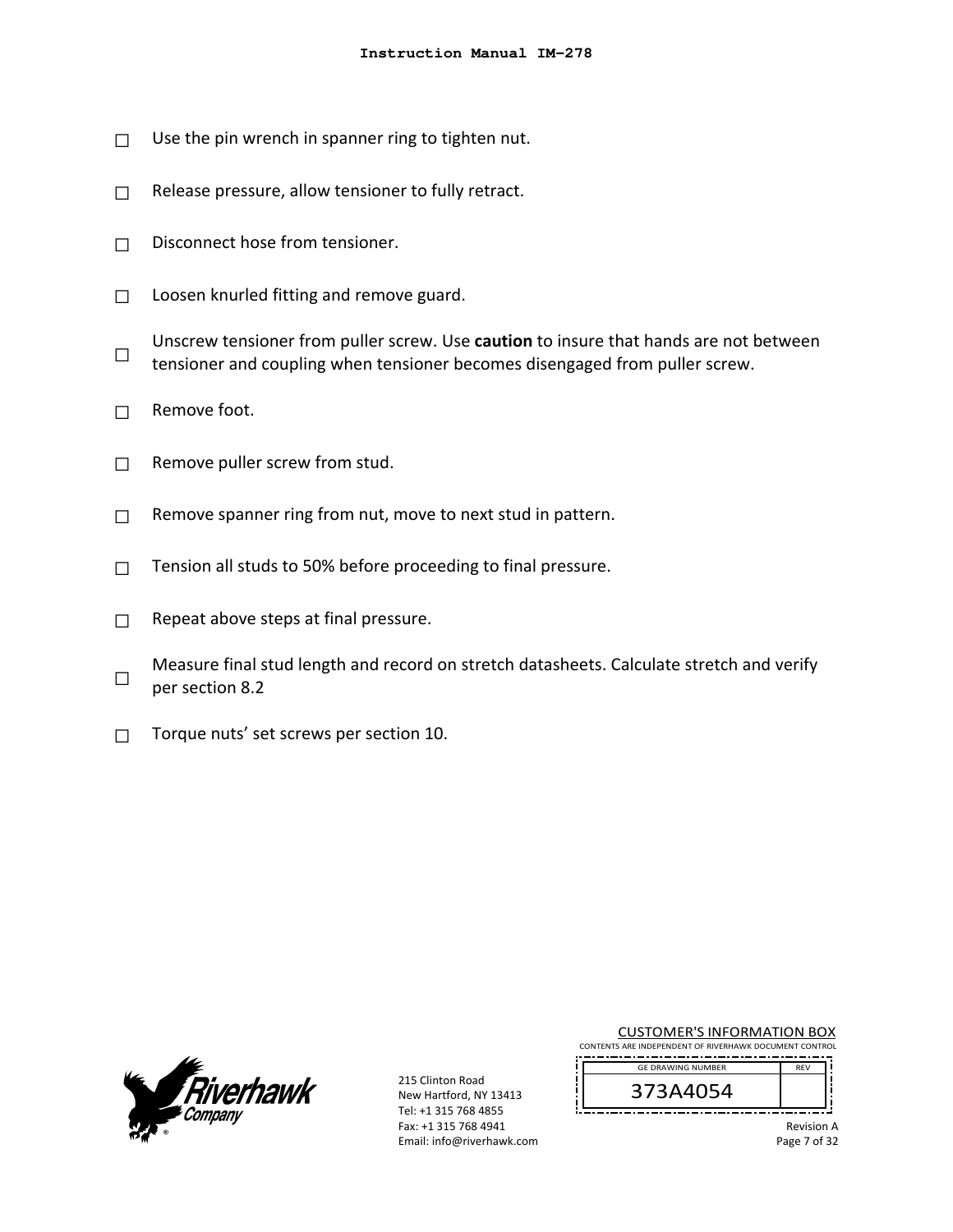#### **Detensioning (Stud removal)**

- □ Loosen nuts' set screws
	- Inspect and clean studs' conical threads. **Do not continue until ALL debris is removed**
- □ **from the threads!** Reference instruction manual IM‐220. **Do not try to use the tensioner to remove a damaged stud!**
- □ Apply a light coat of clean turbine oil or spray lubricant to the puller screw. **DO NOT USE "NEVER SEIZE" ON THE CONICAL THREADS.**
- □ **•** Install spanner ring onto nut.
- $\Box$  . Thread puller screw onto the stud.
- □  $\bullet$  Using Allen wrench tighten the puller screw. Then back off puller screw 1/2 a turn.
- □ Lightly retighten puller screw by hand until it is fully inserted. **DO NOT BACK OFF PULLER SCREW.**
- $\Box$  . Slide foot over puller stud and orientate into position.
- □ Thread the tensioner onto puller screw. Lightly turn the tensioner onto the puller screw until it stops. The gap between the foot and tensioner is about  $1/16$ " to  $3/16$ ".
- $\Box$  . Place guard over tensioner and position guide pin into the hole in backside of stud.
- □ Tighten knurled interlock fitting by hand until it firmly presses against tensioner. (no gap)
- $\Box$  Slide and engage custom connector from rear of guard to lock tensioner into place.
- $\Box$  Apply final pressure.
- $\Box$  Loosen nut with the spanner ring and pin wrench.



215 Clinton Road New Hartford, NY 13413 Tel: +1 315 768 4855 Fax: +1 315 768 4941 Email: info@riverhawk.com

| <b>CUSTOMER'S INFORMATION BOX</b>                      |            |
|--------------------------------------------------------|------------|
| CONTENTS ARE INDEPENDENT OF RIVERHAWK DOCUMENT CONTROL |            |
| <b>GE DRAWING NUMBER</b>                               | <b>RFV</b> |
| 373A4054                                               |            |
|                                                        |            |

Revision A Page 8 of 32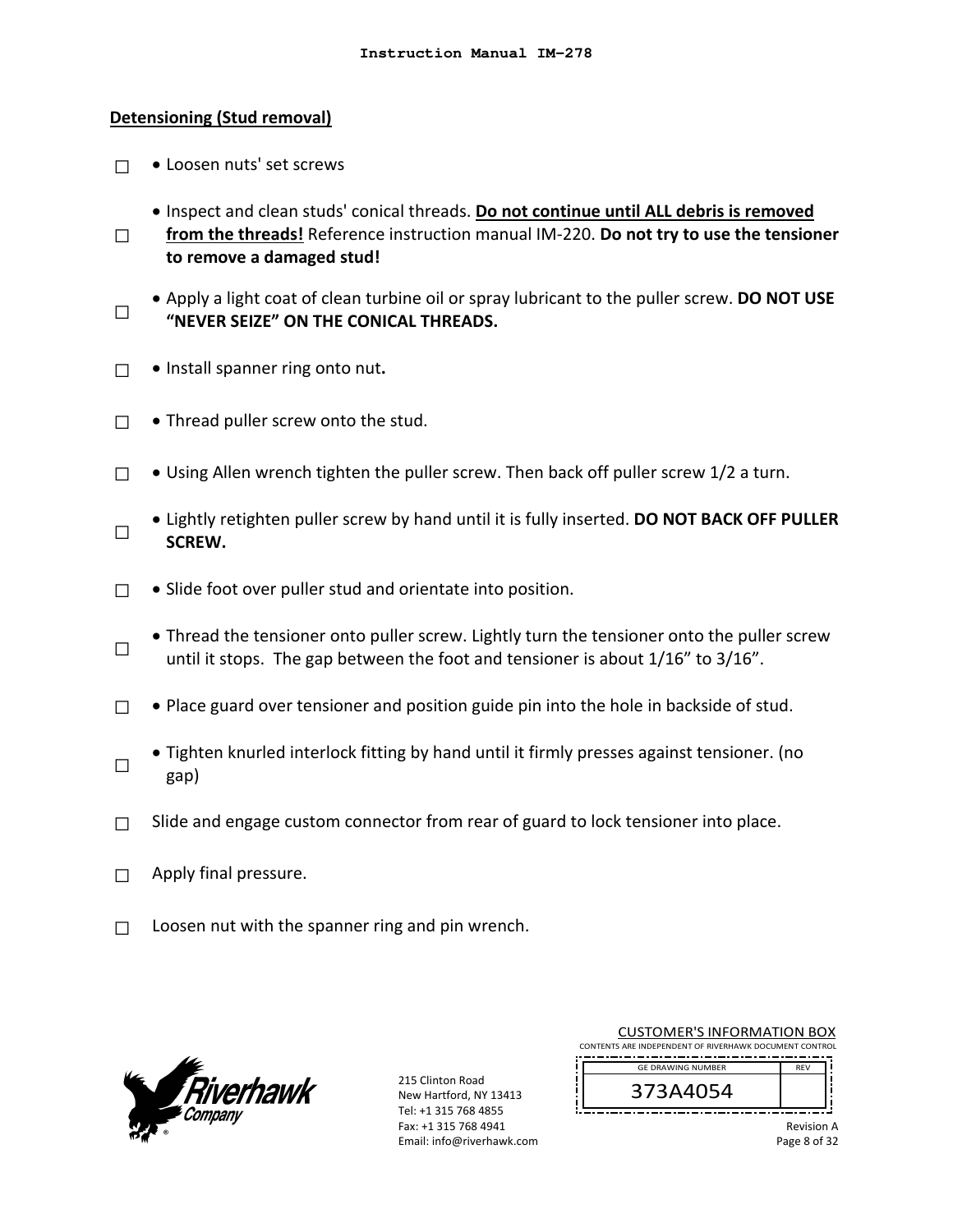- $\Box$  Release pressure, allow tensioner to fully retract.
- □ Disconnect hose from tensioner.
- $\Box$  Loosen knurled fitting and remove guard.
- □ Unscrew tensioner from puller screw.
- $\Box$  Remove foot.
- □ Remove puller screw from stud. It may be necessary to insert an Allen wrench into the backside of stud to remove puller screw.
- $\Box$  Remove spanner ring from nut.
- $\Box$  Move to next stud in pattern.

#### **4.0 General Preparations**

#### **Read and understand all instructions before installing and tensioning studs**

This equipment produces very high hydraulic pressures and very high forces. Operators must exercise caution, and proper personal safety equipment must be worn at all times. Contact the site's health and safety office to determine all applicable safety rules and regulations.

High-pressure fluid from the Hydraulic Pressure Kit system pressurizes the tensioner which generates a stretching force that actually stretches the stud. As the stud is stretched the nut lifts off the flange. The nut is then reseated into position on the flange by turning spanner ring with the pin wrench. When the nut is tight against the flange, the pressure in the tensioner is released leaving the stud loaded to its predetermined value.

#### **4.1 Machine Preparation**

The flange to be tensioned must be fully closed prior to positioning of studs in the flanges. Turning the shafts of the turbine and the generator will be required. Also, it will be advantageous to



215 Clinton Road New Hartford, NY 13413 Tel: +1 315 768 4855 Fax: +1 315 768 4941 Email: info@riverhawk.com

| <b>CUSTOMER'S INFORMATION BOX</b>                      |            |  |  |  |
|--------------------------------------------------------|------------|--|--|--|
| CONTENTS ARE INDEPENDENT OF RIVERHAWK DOCUMENT CONTROL |            |  |  |  |
| <b>GE DRAWING NUMBER</b>                               | <b>RFV</b> |  |  |  |
| 373A4054                                               |            |  |  |  |
|                                                        |            |  |  |  |

Revision A Page 9 of 32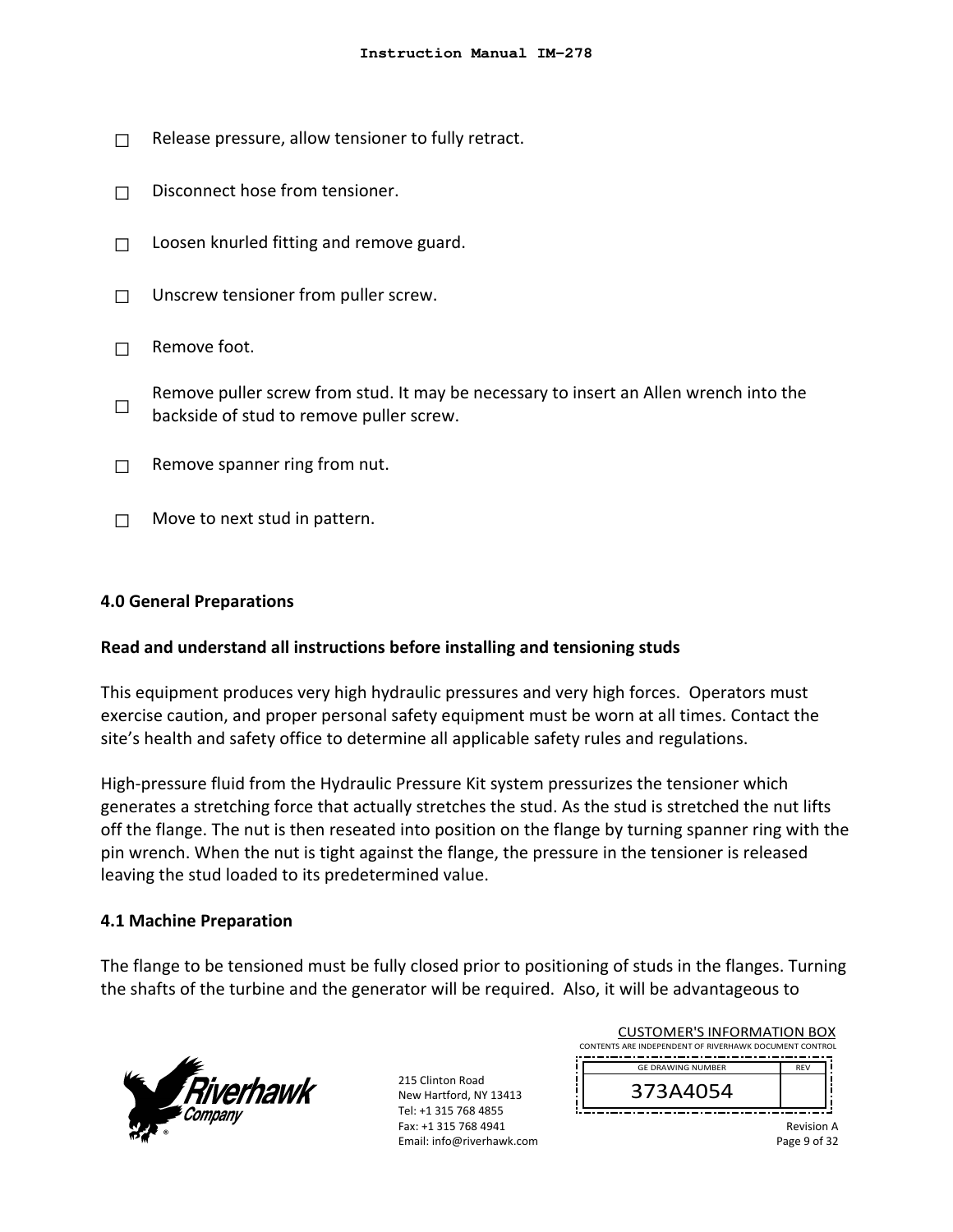remove as many obstructions as possible from the flange area, such as speed probes, shipping plates, and conduit.

## **4.2 Hardware – Balance**

Hardware is supplied as weight balanced sets. Studs and Nuts are interchangeable within a set. Do not mix stud and nuts from multiple sets.

Save the weight certification that is supplied with each set. It will be needed for the purchase of replacement hardware

## **4.3 Tensioner – Care and Handling**

When not in use, the tensioner shall be maintained in a clean environment with all caps and plugs for hydraulic openings and fittings in place.

Use ISO 32 grade oil.

When in use, the tensioner shall be protected from sand and grit.

## **4.4 Hand Tools**

Several hand wrenches and micrometers may be required to perform installation and measurement of the studs:

5/8" wrench A set of Allen Wrenches 3' – 4' Breaker Bar 10" to 11" micrometer or caliper

## **4.5 Special Tools**

Hydraulic Tensioner Kit: HT-5506 Hydraulic Tensioner (reference GE 269B8736)

> HT‐5506‐IT Hydraulic Tensioner (Italian) (reference GE 269B8749)

> > ñ



215 Clinton Road New Hartford, NY 13413 Tel: +1 315 768 4855 Fax: +1 315 768 4941 Email: info@riverhawk.com

| <b>CUSTOMER'S INFORMATION BOX</b>                      |  |
|--------------------------------------------------------|--|
| CONTENTS ARE INDEPENDENT OF RIVERHAWK DOCUMENT CONTROL |  |
| <b>GE DRAWING NUMBER</b>                               |  |
|                                                        |  |



Revision A Page 10 of 32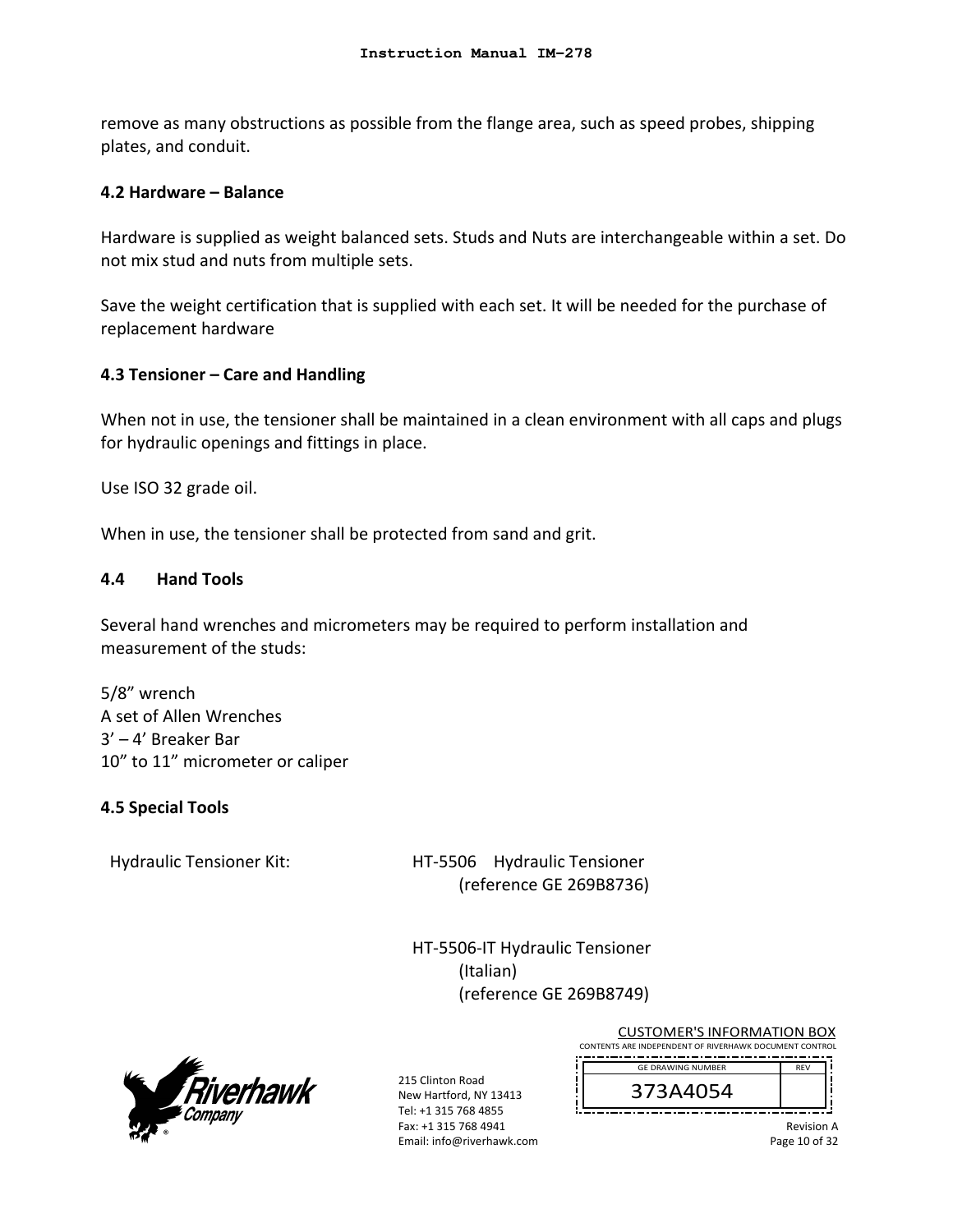Hydraulic Pump Kit: 
and AP-0532 Air-Operated Hydraulic Pump (recommended) (reference GE 359B2502)

- AP‐0523‐IT Air‐Operated Hydraulic Pump (Italian) (reference GE 269B8750)
- MP‐0130 Manual Hand‐Operated Hydraulic Pump (reference GE 359B2506)

## **5.0 Preparation of Hardware**

## **5.1 Nut Preparation**



**Sample Picture of a Riverhawk Locknut** 

If there is any visible damage on a nut, do not use the nut and contact the Riverhawk Company for a replacement nut. Please be prepared to supply the turbine number, weight certification, and digital photographs for evaluation.



215 Clinton Road New Hartford, NY 13413 Tel: +1 315 768 4855 Fax: +1 315 768 4941 Email: info@riverhawk.com

| <b>CUSTOMER'S INFORMATION BOX</b>                      |            |  |  |
|--------------------------------------------------------|------------|--|--|
| CONTENTS ARE INDEPENDENT OF RIVERHAWK DOCUMENT CONTROL |            |  |  |
| <b>GE DRAWING NUMBER</b>                               | <b>RFV</b> |  |  |
| 373A4054                                               |            |  |  |
|                                                        | .          |  |  |

Revision A Page 11 of 32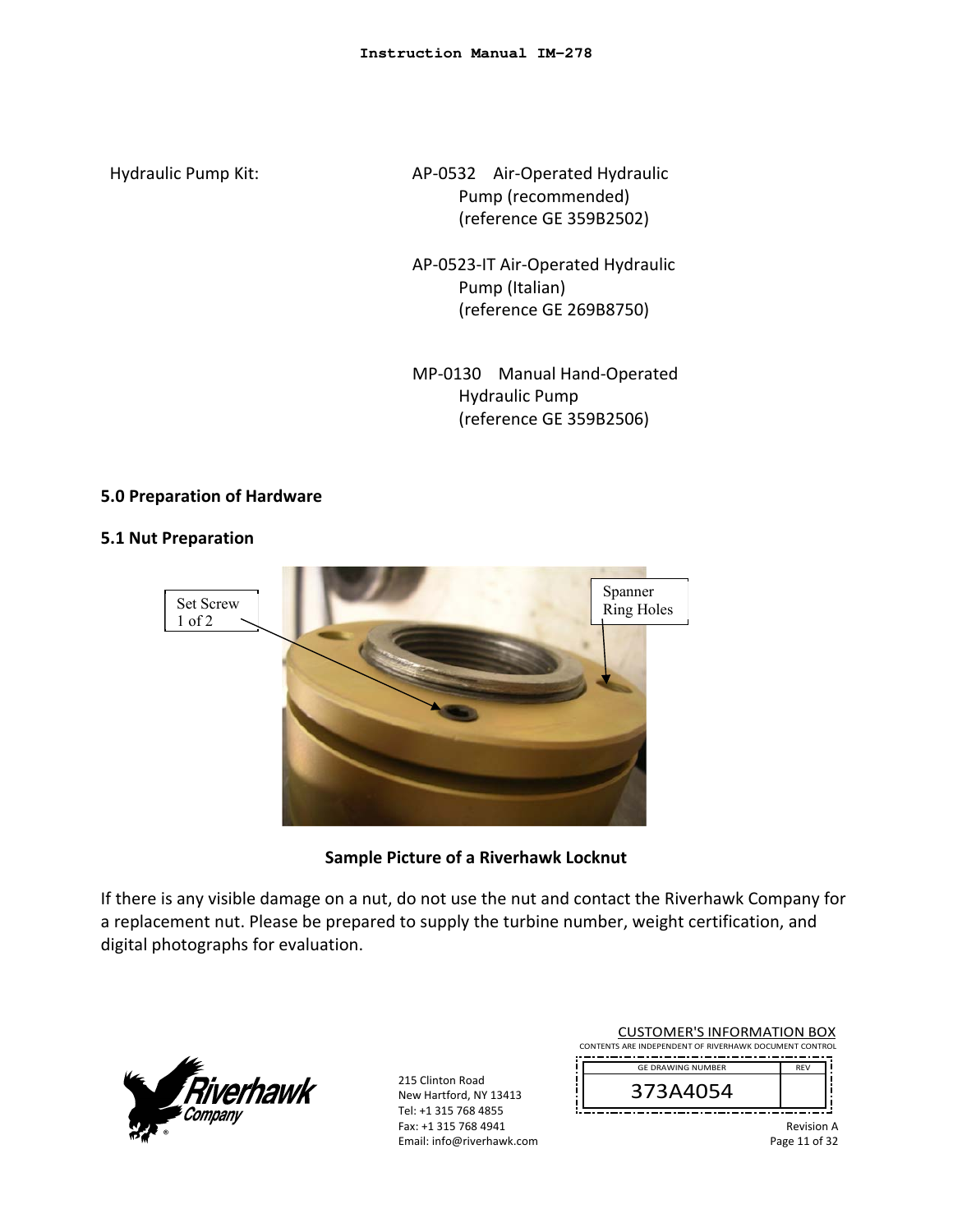## **5.1.1 Nut Cleaning ‐ New Installations**

For new installations, the nuts should come sealed from the factory and will need no cleaning.

## **5.1.2 Nut Cleaning ‐ Old Installations**

Previously installed nuts require cleaning as follows: Wire brush using a petroleum based solvent to remove any foreign material on the external surfaces and threads.

## **5.2 Stud Preparation**

Check the stud for any visible damage. If there is any visible damage, do not use the stud and contact the Riverhawk Company for a replacement stud. Please be prepared to supply the turbine number, weight certification, and digital photographs for evaluation.

The conical threads of each stud must be clean before installation or removal. This ensures the proper seating of the puller screw.

## **5.2.1 Stud Cleaning ‐ New Installations**

For new installations, the studs should come sealed from the factory and will need no cleaning.

# **5.2.2 Stud Cleaning ‐ Old Installations**

Previously installed studs will require cleaning. Clean conical threads should have a bright and shiny appearance. Use instruction manual **IM‐220** for more detailed instructions.

#### **Notice:**

Failure to properly clean the studs could result in improper mating of threads. Personal injury and equipment damage can occur if the puller screw is not securely engaged with the tapered thread of the stud.

If cleaning is required, follow these steps:

- 1. Blow out the threads with compressed air to remove loose debris and dry conical threads. Reference instruction manual IM‐220 for more detailed instructions. Do not apply a solvent or other cleaning solution to the threads as this may chemically attack the stud.
- 2. Use Stud Cleaning Kit, GT‐4253 or a similar 1" diameter Brass power brush.



215 Clinton Road New Hartford, NY 13413 Tel: +1 315 768 4855 Fax: +1 315 768 4941 Email: info@riverhawk.com

|                                                        | <b>CUSTOMER'S INFORMATION BOX</b> |                   |  |  |
|--------------------------------------------------------|-----------------------------------|-------------------|--|--|
| CONTENTS ARE INDEPENDENT OF RIVERHAWK DOCUMENT CONTROL |                                   |                   |  |  |
|                                                        | <b>GE DRAWING NUMBER</b>          | <b>RFV</b>        |  |  |
|                                                        | 373A4054                          |                   |  |  |
|                                                        |                                   | <b>Revision A</b> |  |  |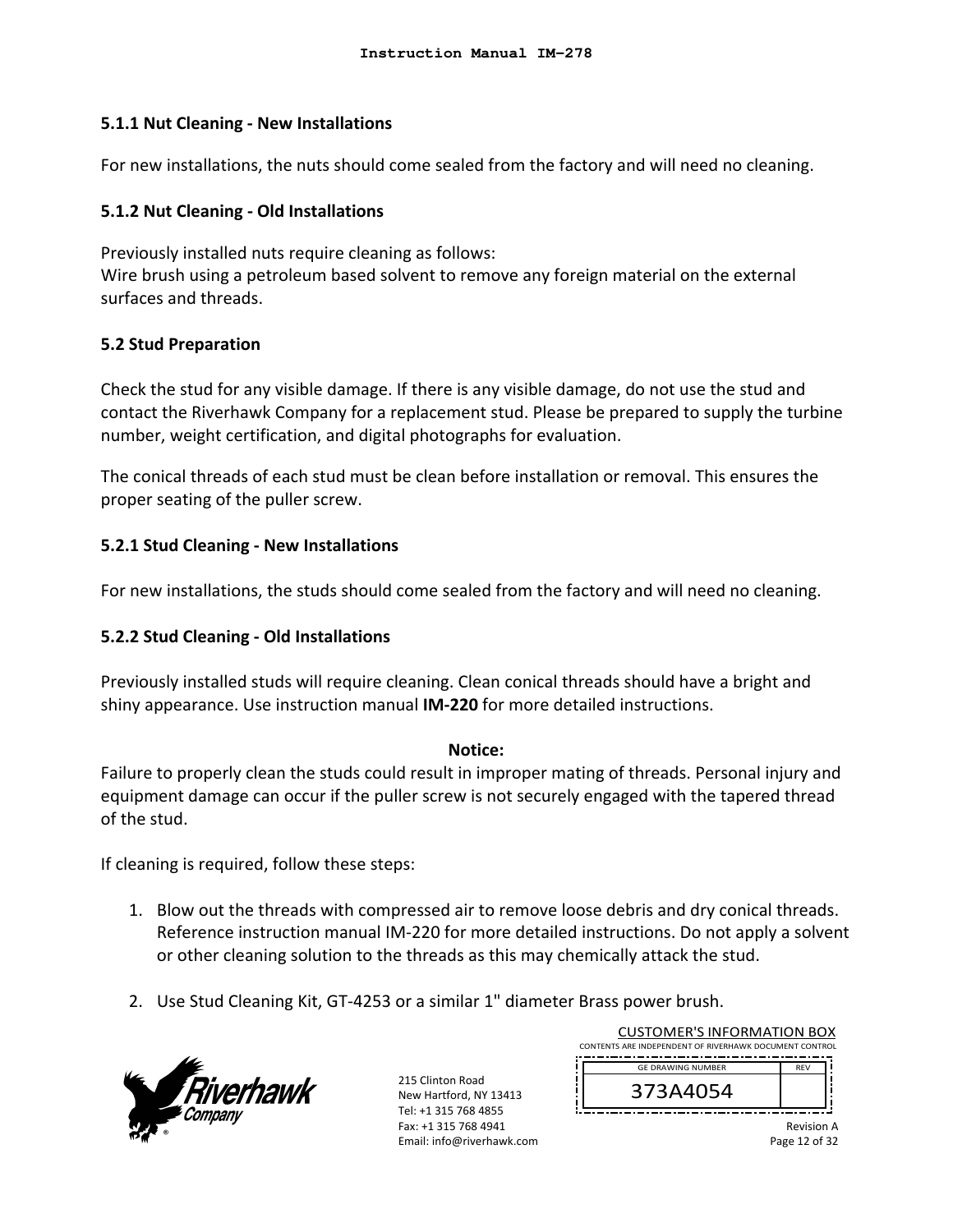

Picture of Brass Power Brush

- 3. Insert the brush into an electric drill and set drill to run in a counterclockwise direction at high speed.
- 4. Work the drill in a circular motion while moving the brush in and out to clean all of the threads. Try not to hold the brush in one place too long, so as not to remove the stud's protective coating.
- 5. Blow out the threads with compressed air to remove loosened debris.
- 6. Visually inspect threads for cleanliness. Threads should be bright and shiny.
- 7. Repeat if any dirt can be seen in the threads.
- 8. Inspect threads for any damage that may have been caused by previous installation.

## **Do not apply thread lubricants to the threads.**

Finish the cleaning process by rinsing in a volatile solvent such as acetone and allow to dry.

## **5.3 Stud Length Measurement**

Measure and record the initial lengths of the studs on the supplied stretch datasheet in Appendix B of this manual.

The following recommendations will improve your results.

- Plan to start and finish any flange in the same day.
- Studs and flange must be at the same temperature.
- Keep the measuring instruments out of the sunlight.
- Number each stud with a marker for later stretch measurement tracking.
- Mark the location of measurement on stud end with a permanent marker.
- The same person should make all measurements.
- Measure each stud to nearest 0.001 inch (.01 mm) or better.
- Record each measurement on the stretch record sheets in this manual's appendix.



215 Clinton Road New Hartford, NY 13413 Tel: +1 315 768 4855 Fax: +1 315 768 4941 Email: info@riverhawk.com

| CONTENTS ARE INDEPENDENT OF RIVERHAWK DOCUMENT CONTROL |  | <b>CUSTOMER'S INFORMATION BOX</b> |            |  |  |
|--------------------------------------------------------|--|-----------------------------------|------------|--|--|
|                                                        |  |                                   |            |  |  |
|                                                        |  | <b>GE DRAWING NUMBER</b>          | <b>RFV</b> |  |  |
| 373A4054                                               |  |                                   |            |  |  |

Revision A Page 13 of 32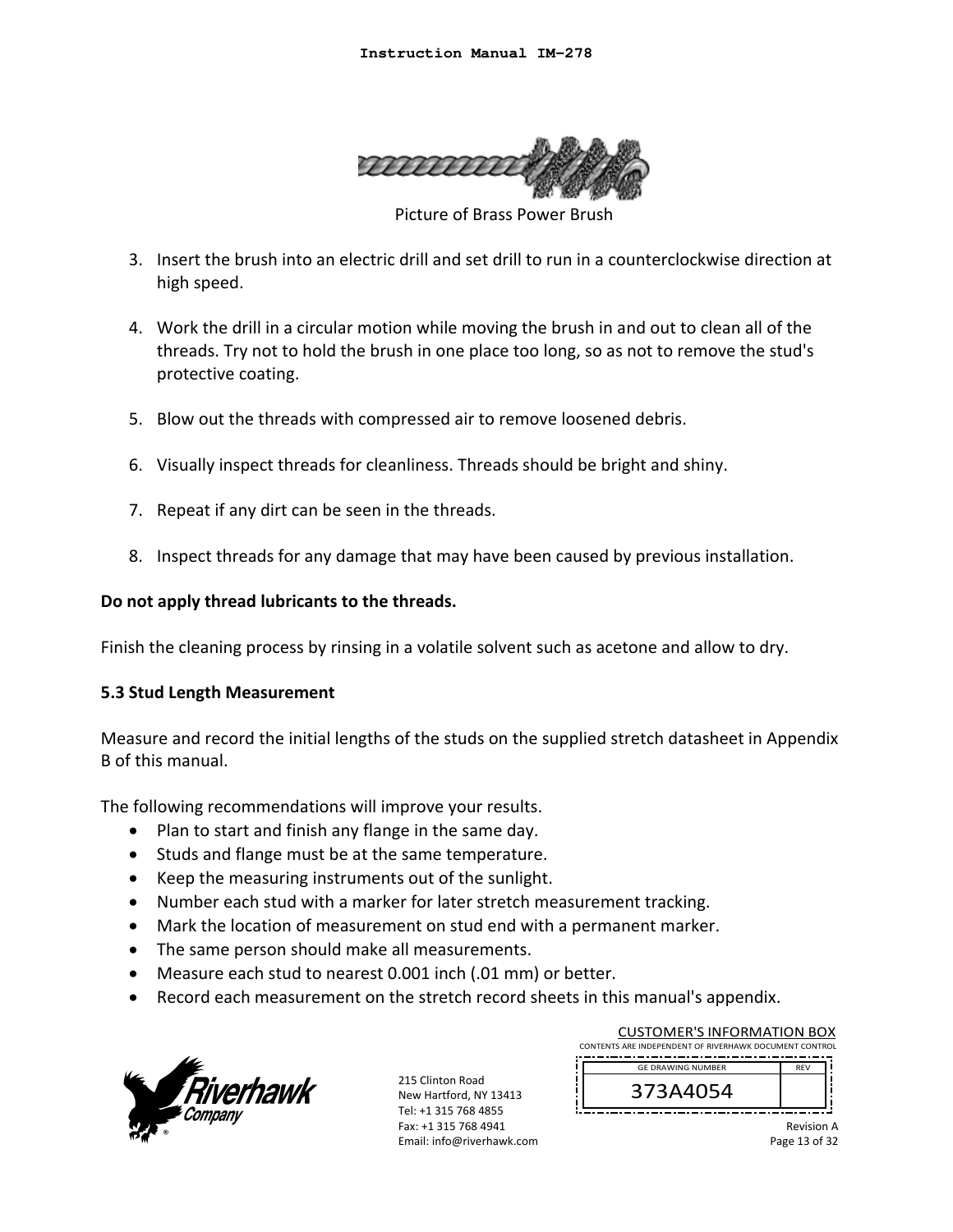#### **6.0 Stud and Nut Assembly**

Refer to Hardware Set Part Number drawing listed in Section 2.0 of this manual. If you don't have a hardware set drawing, it can be found in the GE drawing system or contact Riverhawk Company.

Assemble the nut to the conical tensioning thread end (front side) of the stud.

Slide the assembly into the flange from the coupling side as shown in Figures 1 thru 4 then install the other nut on the backside.

Ensure that backside's nut orientation is correct with thread locking screws facing outward of the flange.



**Figure 1 – Cutaway View of Turbine Flange and Coupling Flange Bolted Joint** 



215 Clinton Road New Hartford, NY 13413 Tel: +1 315 768 4855 Fax: +1 315 768 4941 Email: info@riverhawk.com

| <b>CUSTOMER'S INFORMATION BOX</b><br>CONTENTS ARE INDEPENDENT OF RIVERHAWK DOCUMENT CONTROL |                        |
|---------------------------------------------------------------------------------------------|------------------------|
| <b>GE DRAWING NUMBER</b><br>373A4054                                                        | <b>RFV</b>             |
|                                                                                             | <b>Revision A</b><br>. |

Page 14 of 32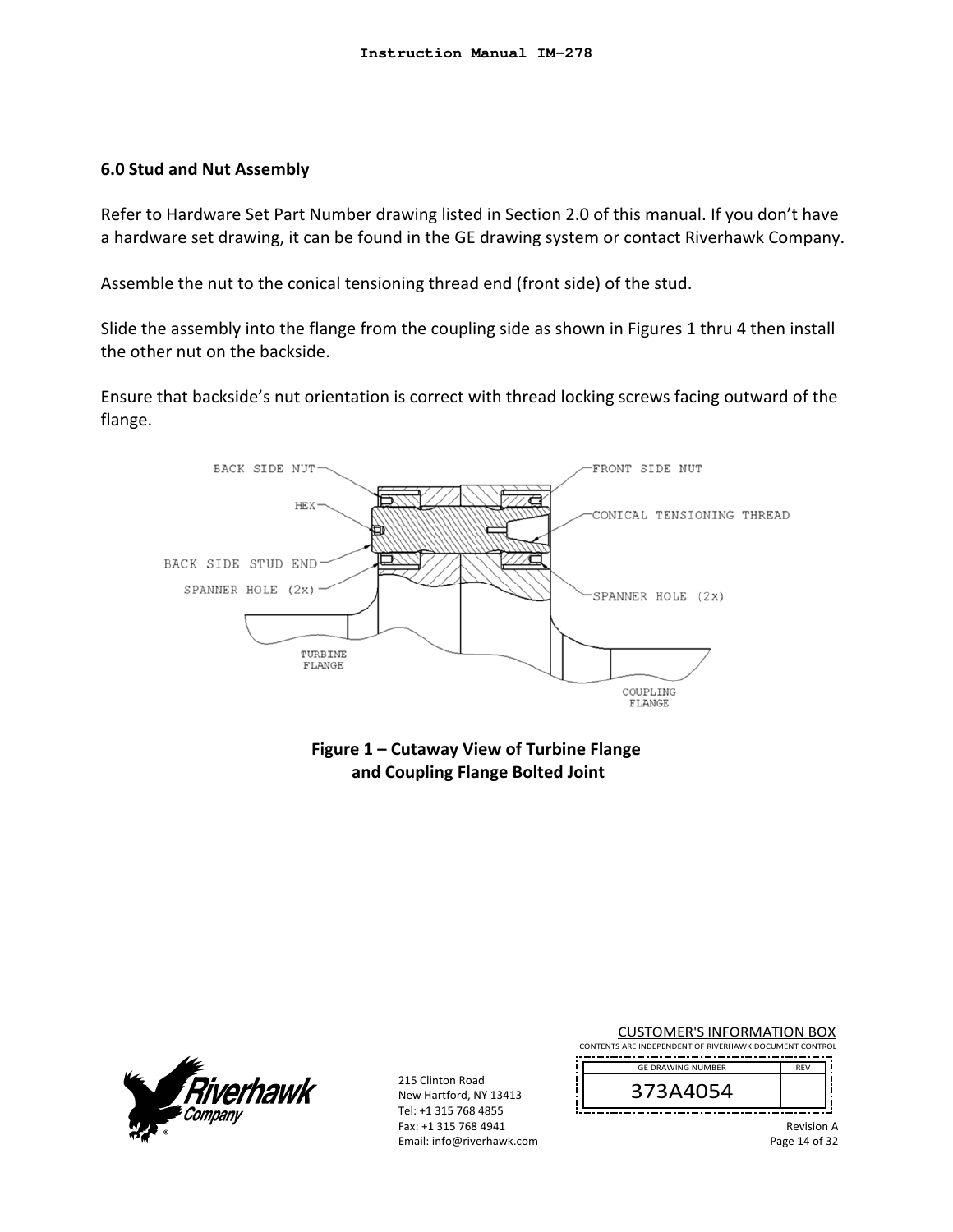

# **Figure 2 – Cutaway View of Turbine Load Coupling and Substitute Shaft Bolted Joint**



# **Figure 3 – Cutaway View of Substitute Shaft and Generator Load Coupling Bolted Joint**



# **Figure 4 – Cutaway View of Generator Load Coupling and Generator Flange Bolted Joint**



215 Clinton Road New Hartford, NY 13413 Tel: +1 315 768 4855 Fax: +1 315 768 4941 Email: info@riverhawk.com

| <b>CUSTOMER'S INFORMATION BOX</b><br>CONTENTS ARE INDEPENDENT OF RIVERHAWK DOCUMENT CONTROL |            |
|---------------------------------------------------------------------------------------------|------------|
| <b>GE DRAWING NUMBER</b>                                                                    | <b>RFV</b> |
| 373A4054                                                                                    |            |

Revision A

Page 15 of 32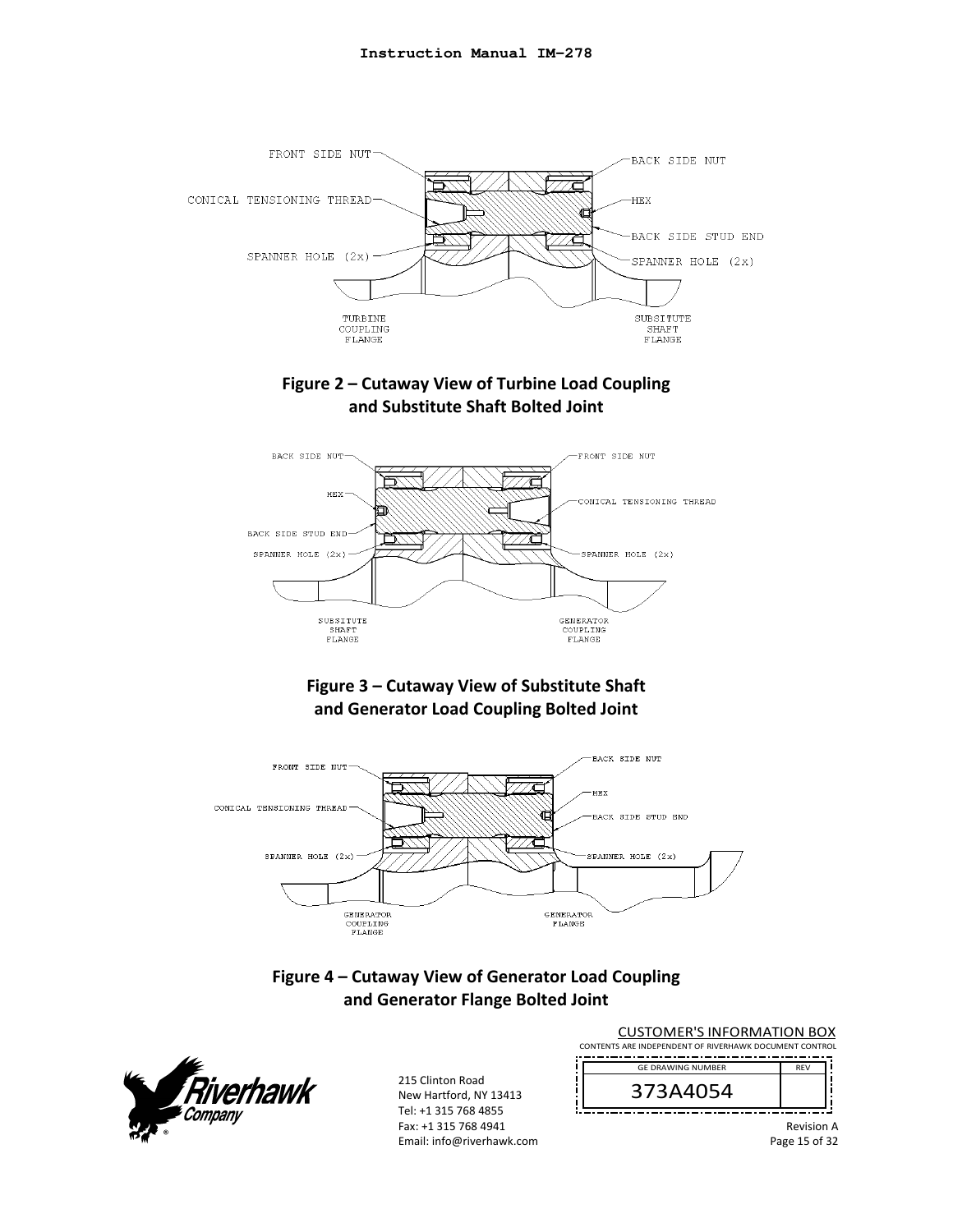Adjust the front side stud/nut assembly so that the stud sticks out from the face of the nut the amount shown on the hardware set drawing. If you don't have a hardware set drawing, it can be found in the GE drawing system or contact Riverhawk Company. (See section 2**)** 

# **SETTING THE STICK‐OUT LENGTH IS CRITICAL FOR THE HYDRAULIC TENSIONER TO WORK CORRECTLY.**

# **THE STICK‐OUT LENGTH IS ALWAYS SET FROM THE COUPLING SIDE OF THE FLANGE.**

The stick‐out length can be checked three different ways.



**Stick‐Out Gage Drop Gage** 



215 Clinton Road New Hartford, NY 13413 Tel: +1 315 768 4855 Fax: +1 315 768 4941 Email: info@riverhawk.com

CUSTOMER'S INFORMATION BOX CONTENTS ARE INDEPENDENT OF RIVERHAWK DOCUMENT CONTROL --------------------------



Revision A

Page 16 of 32

REV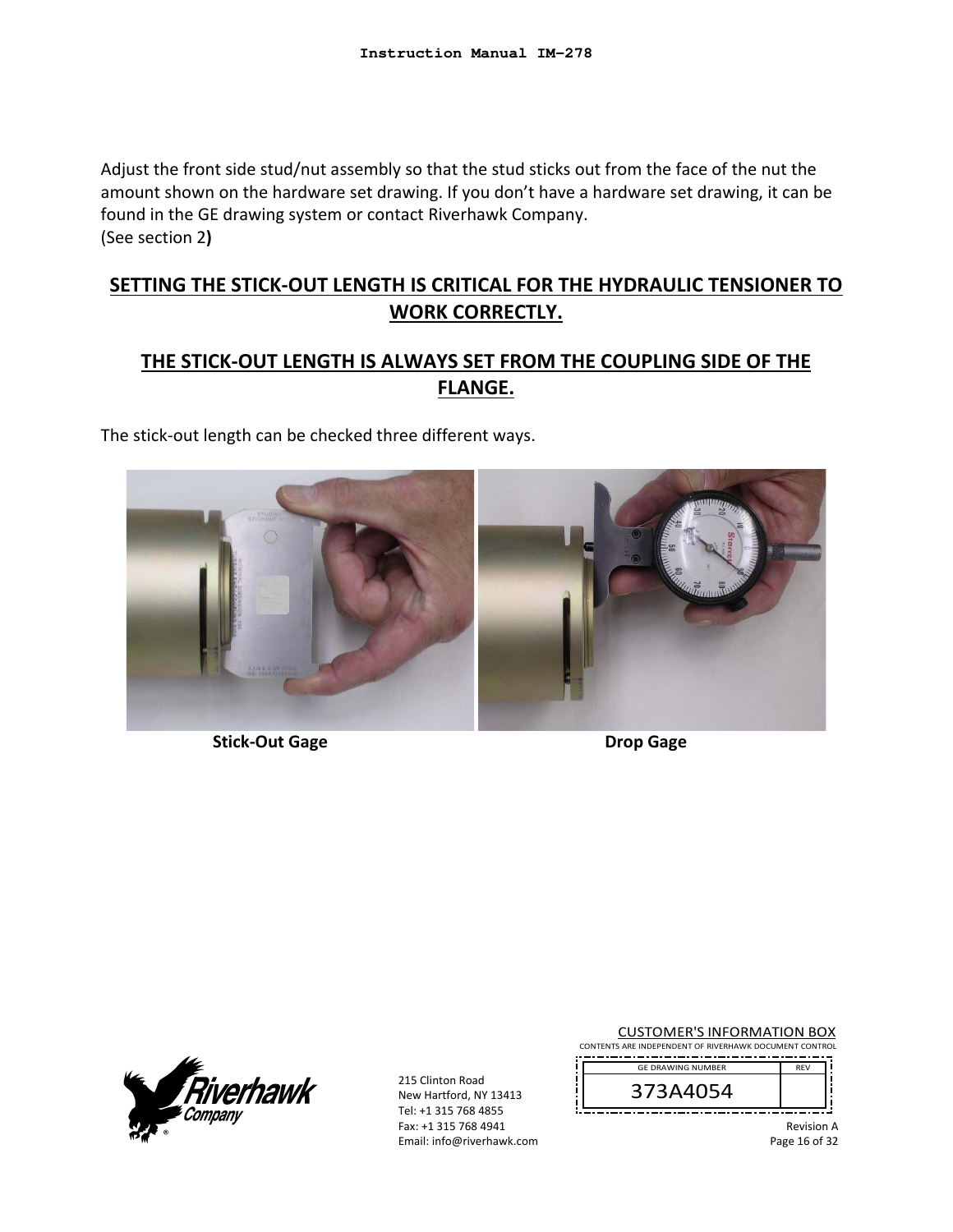

## **Digital Calipers**

## **Sample Pictures of a Stick‐Out Measurement**

#### **7.0 Assembly of Tensioner on Stud**

All tensioning will be performed from the conical tensioning thread end of the stud with orientation of the stud to the flange as shown in Figures 1 thru 4.

#### **7.1 Assembly of Tensioner Kit with ORANGE Safety Guard**

Refer to Tensioner drawing and Figure 6 for tensioner to flange mounting. Assembly sequence is as follows:

- 1. Carefully check the cleanliness of both the stud's and the puller screw's conical threads.
- 2. Ensure stud length measurement is documented.
- 3. Verify stick out length of stud to nut.
- 4. Apply a light coat of clean turbine oil or a spray lubricant to the puller screw. Do not use "Never Seize" on the conical threads.
- 5. Place the spanner ring onto the nut
- 6. Insert the puller screw into the tapered thread of the stud and hand tighten. Be sure not to cross‐thread the assembly
- 7. Using an Allen wrench tighten puller screw, then back off puller screw 1/2 a turn.
- 8. Retighten puller screw by hand until it is fully inserted. **DO NOT BACK OFF PULLER SCREW**.
- 9. Place the foot over puller screw, orientate into position.



215 Clinton Road New Hartford, NY 13413 Tel: +1 315 768 4855 Fax: +1 315 768 4941 Email: info@riverhawk.com

| <b>CUSTOMER'S INFORMATION BOX</b><br>CONTENTS ARE INDEPENDENT OF RIVERHAWK DOCUMENT CONTROL |            |
|---------------------------------------------------------------------------------------------|------------|
| <b>GE DRAWING NUMBER</b>                                                                    | <b>RFV</b> |
| 373A4054                                                                                    |            |

Revision A Page 17 of 32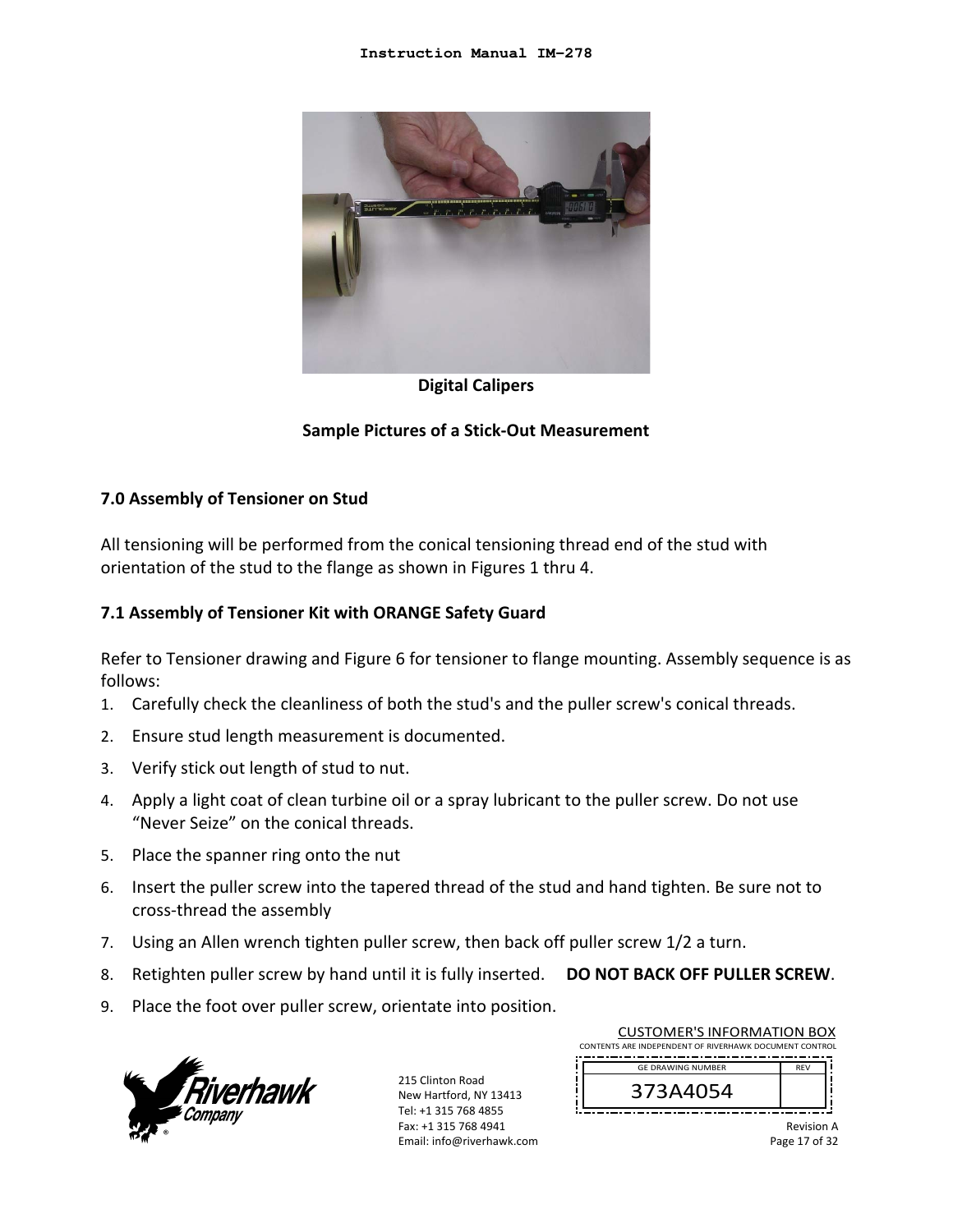- 10. Thread tensioner onto puller screw. Note: Internal stop in tensioner will result in gap with foot. **DO NOT TIGHTEN TENSIONER AGAINST FOOT. (GAP SHOULD BE 1/16" to 3/16")**
- 11. Place guard over tensioner and position guide pin into hex end of stud.
- 12. Tighten knurled interlock fitting by hand until it firmly presses against tensioner. (no gap)
- 13. Activate custom connector from rear of guard by pushing on the center with your thumb and pulling the tabs with your fore finger and middle finger. Push the assembly forward until it locks onto the tensioner. Release fingers from tabs and then remove thumb. Ensure connection is firmly engaged or else the tensioner will not be connected to pump. (Figure 5)



**Figure 5 – Activation of custom connector** 



215 Clinton Road New Hartford, NY 13413 Tel: +1 315 768 4855 Fax: +1 315 768 4941 Email: info@riverhawk.com

CUSTOMER'S INFORMATION BOX CONTENTS ARE INDEPENDENT OF RIVERHAWK DOCUMENT CONTROL \_\_\_\_\_\_\_\_\_\_\_\_\_\_\_\_\_\_\_\_\_\_ REV GE DRAWING NUMBER



Revision A

Page 18 of 32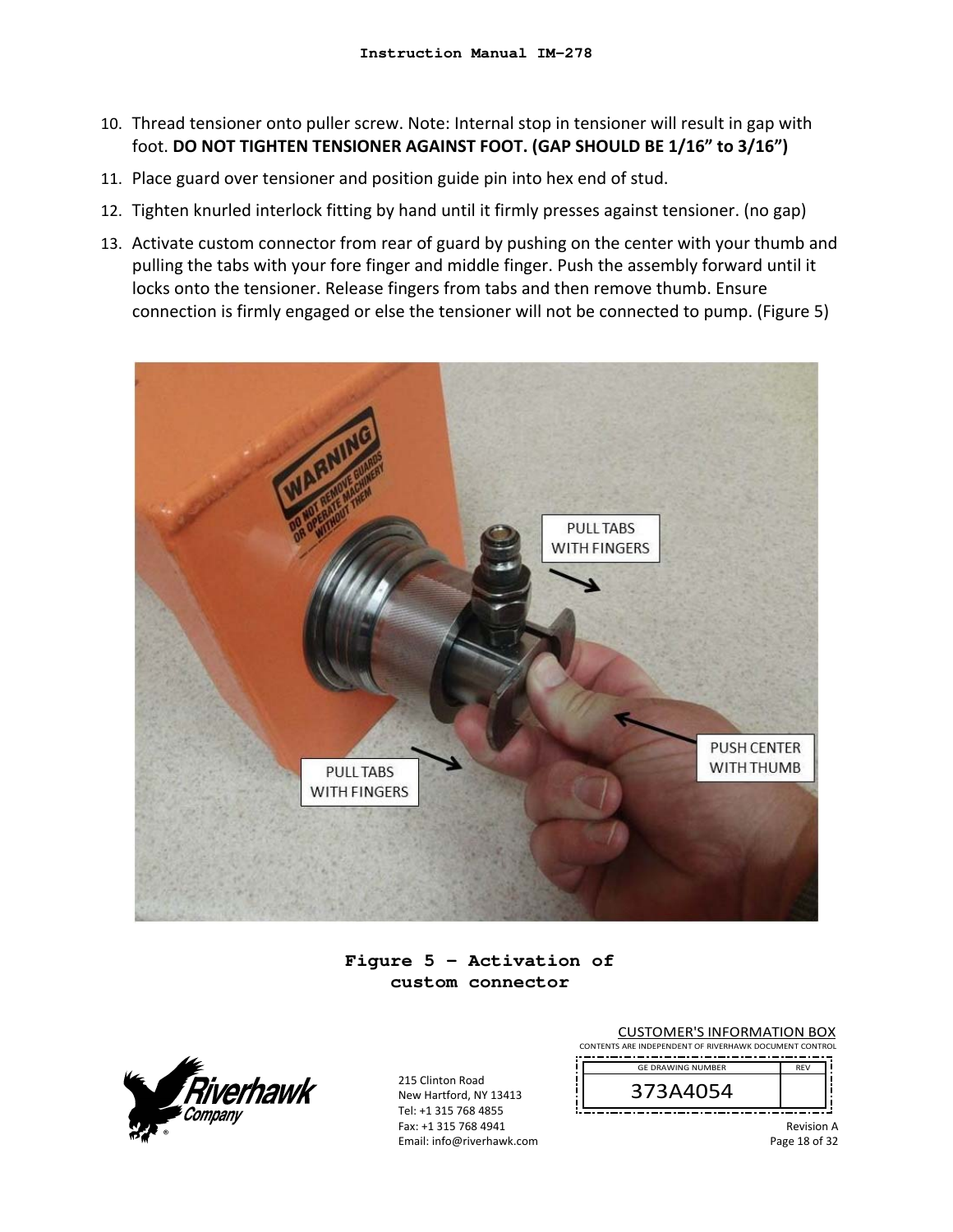

**Figure 6 – Cutaway View of Tensioner Installed on Flange** 

## **CAUTION**

**Personal injury and equipment damage can occur if the puller screw is not securely engaged with the conical threads of the stud. Proper engagement is achieved when the puller screw is tight in the stud and is not cross‐threaded into the conical thread.**

## **8.0 Stud Pulling and Tensioning**

The studs will be tensioned in two steps, at 50% pressure and at final pressure. Follow the tensioning sequence for each flange joint as defined on the data sheets found at the end of this manual**.** 

**Note:** Before threading the puller screw into the stud, carefully check the cleanliness of both the stud's and the puller screw's conical threads. Apply a light coat of clean turbine oil or a spray lubricant to the puller screw. Do not use "Never Seize" on the conical threads. This procedure will ease assembly and assure positive mating of the threads before tightening.

## **WARNING**

**The safety guard MUST be in place and hands kept out of designated areas at all times when the tensioner is pressurized otherwise personal injury can occur.** 



215 Clinton Road New Hartford, NY 13413 Tel: +1 315 768 4855 Fax: +1 315 768 4941 Email: info@riverhawk.com

| <b>CUSTOMER'S INFORMATION BOX</b>                      |            |  |  |
|--------------------------------------------------------|------------|--|--|
| CONTENTS ARE INDEPENDENT OF RIVERHAWK DOCUMENT CONTROL |            |  |  |
| <b>GE DRAWING NUMBER</b>                               | <b>RFV</b> |  |  |
| 373A4054                                               |            |  |  |

Revision A Page 19 of 32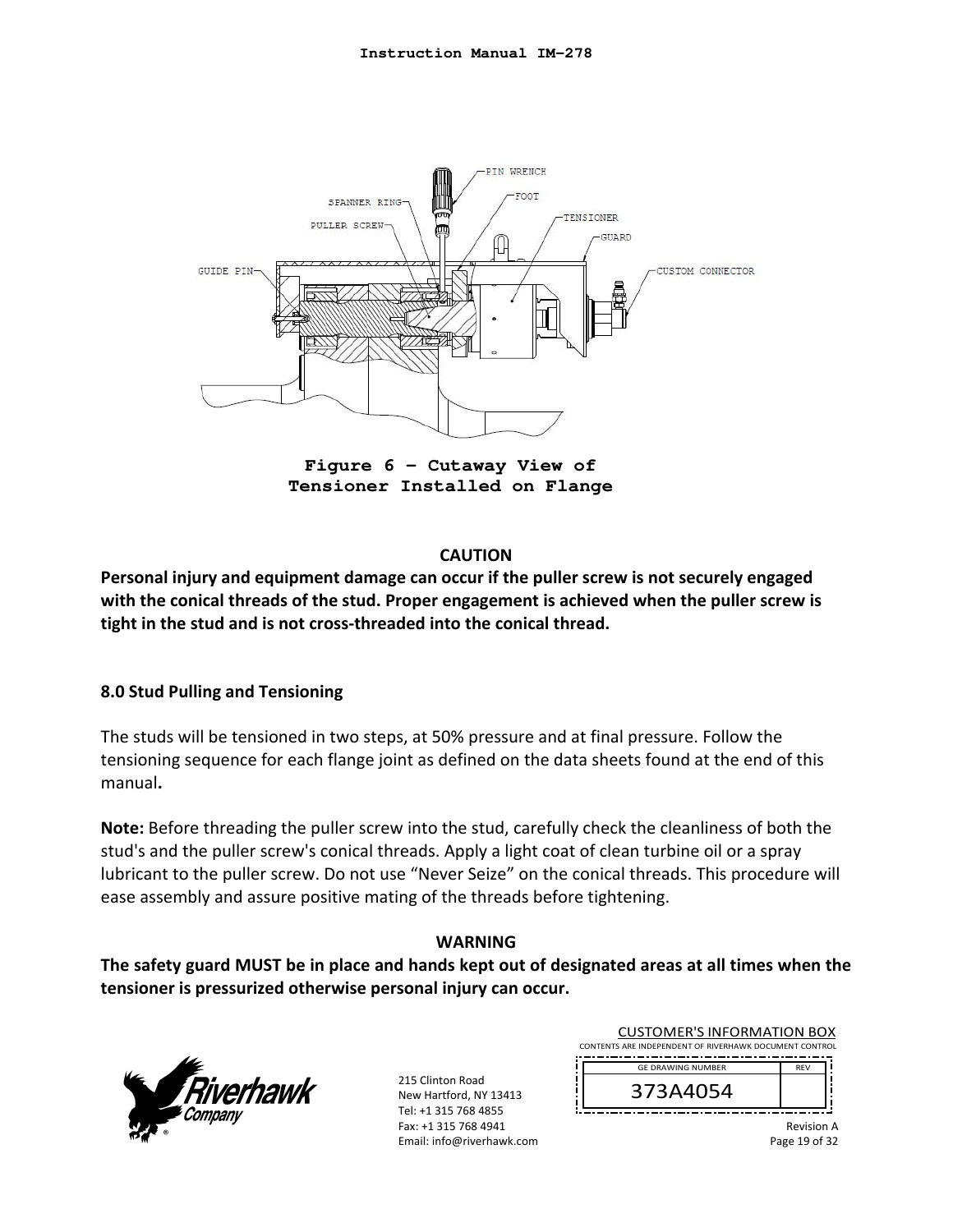## **8.1 Tensioning at 50% pressure**

After the tensioner is properly installed apply hydraulic pressure to the tool. Bring the pressure to the 50% level in accordance with the following table.

| <b>Flange Position</b>     | <b>Stud Size</b> | 50% Pressure | 50% Stretch    |
|----------------------------|------------------|--------------|----------------|
| <b>Turbine to Coupling</b> | $2 - 3/4"$       | 10000 psi    | Do not measure |
|                            | $[71$ mm]        | [690 bar]    | Do not use     |
| Coupling to Substitute     | $2 - 3/4"$       | 10000 psi    | Do not measure |
| Shaft                      | $[71$ mm         | [690 bar]    | Do not use     |
| Substitute Shaft to        | $2 - 3/4"$       | 10000 psi    | Do not measure |
| Coupling                   | $[71$ mm]        | [690 bar]    | Do not use     |
| Coupling to Generator      | $2 - 3/4"$       | 10000 psi    | Do not measure |
|                            | $[71$ mm         | [690 bar]    | Do not use     |

## **8.1.1 Tightening of Nuts**

Tighten the cylindrical nuts hand tight using the pin wrench and spanner ring, as depicted in Figure 4. Turn the nut until it bottoms on the flange. Then apply torque to turn the nut an additional 5 degrees. This will aid in achieving the desired stretch.

## **WARNING:**

**Keep hands clear of the tool while the pressure is building up. This includes the pin wrench for tightening the spanner ring (nut). Once the tool is stabilized at pressure then and only then can the nut be tightened. This reduces the potential of personal injury.** 

## **8.2 Removing the Tensioner from an Installed Stud**

The tensioner removal is to be accomplished by the follows steps:

- 1. Release the tensioner tool pressure by opening the valve on the pump. Leave valve open. (This is automatic on the air‐operated hydraulic pump) Allow approximately 20 seconds for tensioner to fully retract, then remove hose from tensioner.
- 2. Unscrew knurled fitting at the end of the guard and remove guard.
- 3. Unscrew tensioner from puller screw. Use caution to ensure that hands are not between tensioner and coupling when tensioner becomes disengaged from puller screw.



215 Clinton Road New Hartford, NY 13413 Tel: +1 315 768 4855 Fax: +1 315 768 4941 Email: info@riverhawk.com

| <b>CUSTOMER'S INFORMATION BOX</b>                      |            |  |  |
|--------------------------------------------------------|------------|--|--|
| CONTENTS ARE INDEPENDENT OF RIVERHAWK DOCUMENT CONTROL |            |  |  |
| <b>GE DRAWING NUMBER</b>                               | <b>RFV</b> |  |  |
|                                                        |            |  |  |
| 373A4054                                               |            |  |  |
|                                                        |            |  |  |

Revision A Page 20 of 32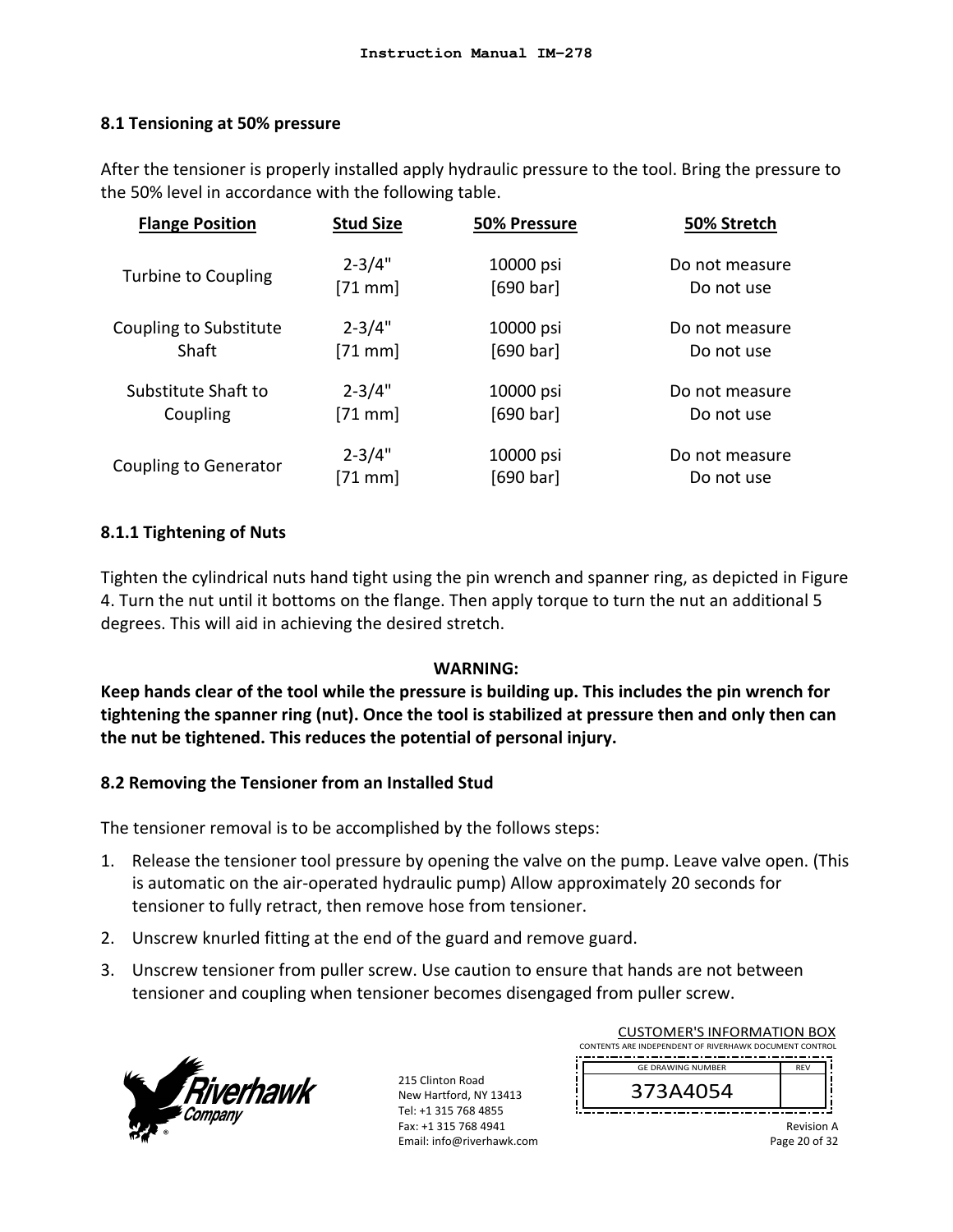- 4. Remove the foot.
- 5. Unscrew the puller screw using an Allen wrench.
- 6. Tapping the Allen wrench with a hammer or the use of a 3‐4' breaker bar may be necessary to loosen the puller screw.
- 7. Remove the spanner ring from nut.
- 8. Move the tool to the next stud/nut assembly to be tensioned, following the sequence/pattern as defined on the supplied data sheets.

## **8.3 Tensioning at Final Pressure**

Repeat the pulling and tightening procedure stated above at full pressure. Measure each stud's length after all of the studs have been tensioned. The final pressure and required stretch values are listed in the following table:

| <b>Flange Position</b>       | <b>Stud Size</b>  | <b>Final Pressure</b> | <b>Final Stretch</b>                  |
|------------------------------|-------------------|-----------------------|---------------------------------------|
| Turbine to Coupling          | $2 - 3/4"$        | 19000 psi             | $0.011" - 0.014"$                     |
|                              | $[71$ mm]         | [1310 bar]            | $[0.28 \text{ mm} - 0.35 \text{ mm}]$ |
| Coupling to Substitute       | $2 - 3/4"$        | 19000 psi             | $0.011" - 0.014"$                     |
| Shaft                        | $[71$ mm          | [1310 bar]            | $[0.28 \text{ mm} - 0.35 \text{ mm}]$ |
| Substitute Shaft to          | $2 - 3/4"$        | 19000 psi             | $0.011" - 0.014"$                     |
| Coupling                     | $[71$ mm]         | [1310 bar]            | $[0.28 \text{ mm} - 0.35 \text{ mm}]$ |
| <b>Coupling to Generator</b> | $2 - 3/4"$        | 19000 psi             | $0.011" - 0.014"$                     |
|                              | $[71 \text{ mm}]$ | [1310 bar]            | $[0.28$ mm - 0.35 mm                  |

Note: Before threading the puller screw into the stud, carefully check the cleanliness of both the stud's and the puller screw's conical threads. Apply a light coat of clean turbine oil or spray lubricant to the puller screw. Do not use "Never Seize" on the conical threads. This procedure will ease assembly and assure positive mating of the threads before tightening. **DO NOT BACK OFF THE PULLER SCREW.**

## **CAUTION**

DO NOT EXCEED THE MAXIMUM PRESSURE MARKED ON THE TENSIONER. Excessive pressure can damage the stud and puller screw.



215 Clinton Road New Hartford, NY 13413 Tel: +1 315 768 4855 Fax: +1 315 768 4941 Email: info@riverhawk.com

| <b>CUSTOMER'S INFORMATION BOX</b>                      |            |
|--------------------------------------------------------|------------|
| CONTENTS ARE INDEPENDENT OF RIVERHAWK DOCUMENT CONTROL |            |
| <b>GE DRAWING NUMBER</b>                               | <b>RFV</b> |
| 373A4054                                               |            |
|                                                        |            |

Revision A Page 21 of 32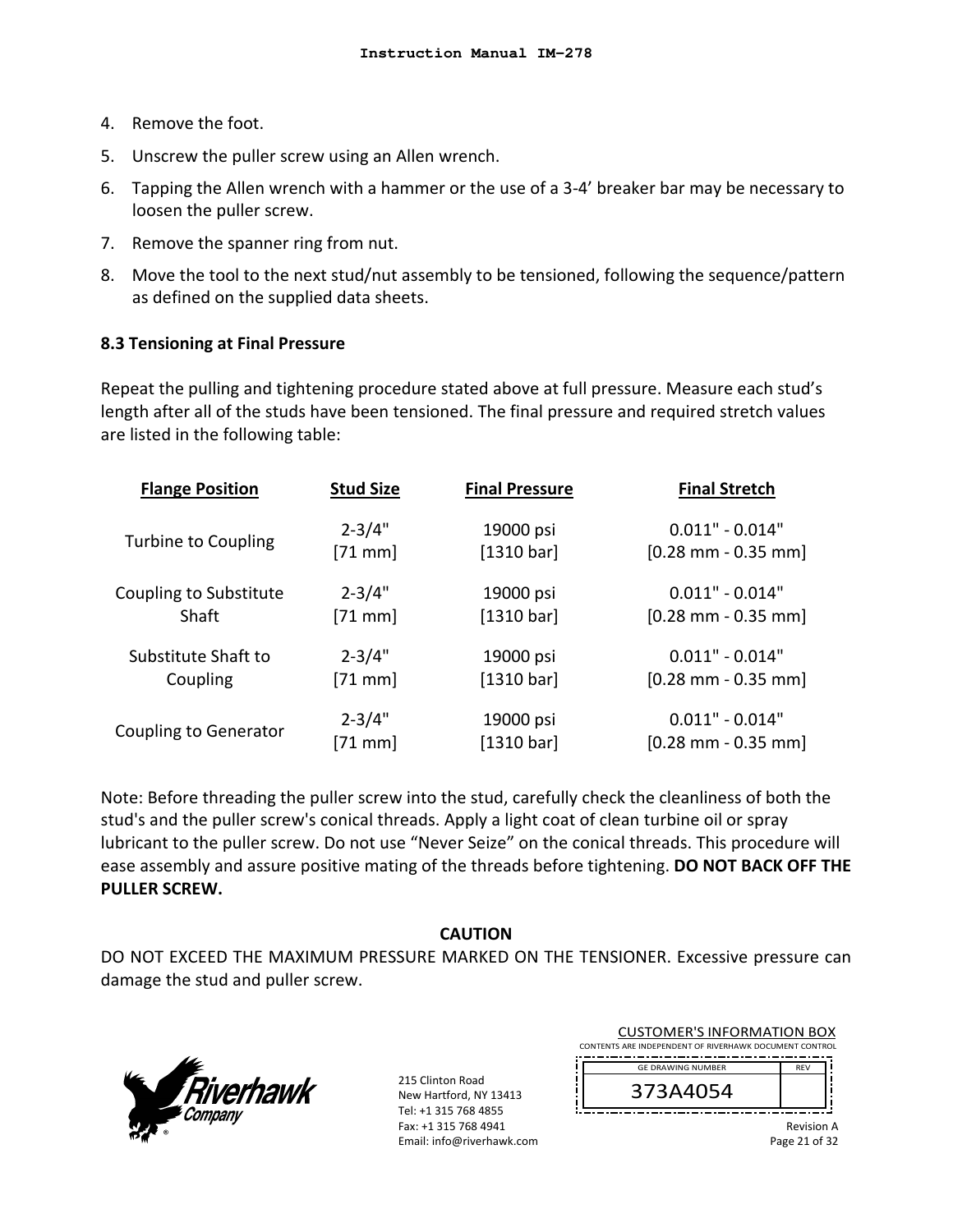Have final stretch values approved by the supervisor responsible for the installation.

#### **NOTICE**

# **Failure to achieve proper final stretch values will result in improperly tensioned stud.**

Note: Excessive stretch variations or low stretch values can be corrected by removing all or selected studs. Then re-measure the studs and install to the pressure values stated in the above table. Have final stretch values approved by the supervisor responsible for the installation.

# **9.0 Thread Locking**

Once pulling and tensioning is completed all stud nuts must be locked in position.



# **Sample Picture of a Riverhawk Locknut**

Mechanical Locknuts have two set screws located in the top face, see picture. Before threading the nut onto the stud check to be certain that the set screws are free to turn. Once the nut is seated, torque the set screws to the values specified in the following table. When seated and torqued to the values specified the load created by the set screw displaces the thread of the nut in the area of the web creating the desired locking action.

| <b>Stud Size</b>       | <b>Set Screw Size</b> | <b>Torgue</b>                                        |
|------------------------|-----------------------|------------------------------------------------------|
| $2 - 3/4"$<br>$[71$ mm | $3/8$ "-24 UN         | $200$ in lbs - 250 in lbs<br>$[22.6 N·m - 28.2 N·m]$ |



215 Clinton Road New Hartford, NY 13413 Tel: +1 315 768 4855 Fax: +1 315 768 4941 Email: info@riverhawk.com

| <b>CUSTOMER'S INFORMATION BOX</b><br>CONTENTS ARE INDEPENDENT OF RIVERHAWK DOCUMENT CONTROL |            |  |
|---------------------------------------------------------------------------------------------|------------|--|
| <b>GE DRAWING NUMBER</b>                                                                    | <b>RFV</b> |  |
|                                                                                             |            |  |
| 373A4054                                                                                    |            |  |
|                                                                                             |            |  |

Revision A Page 22 of 32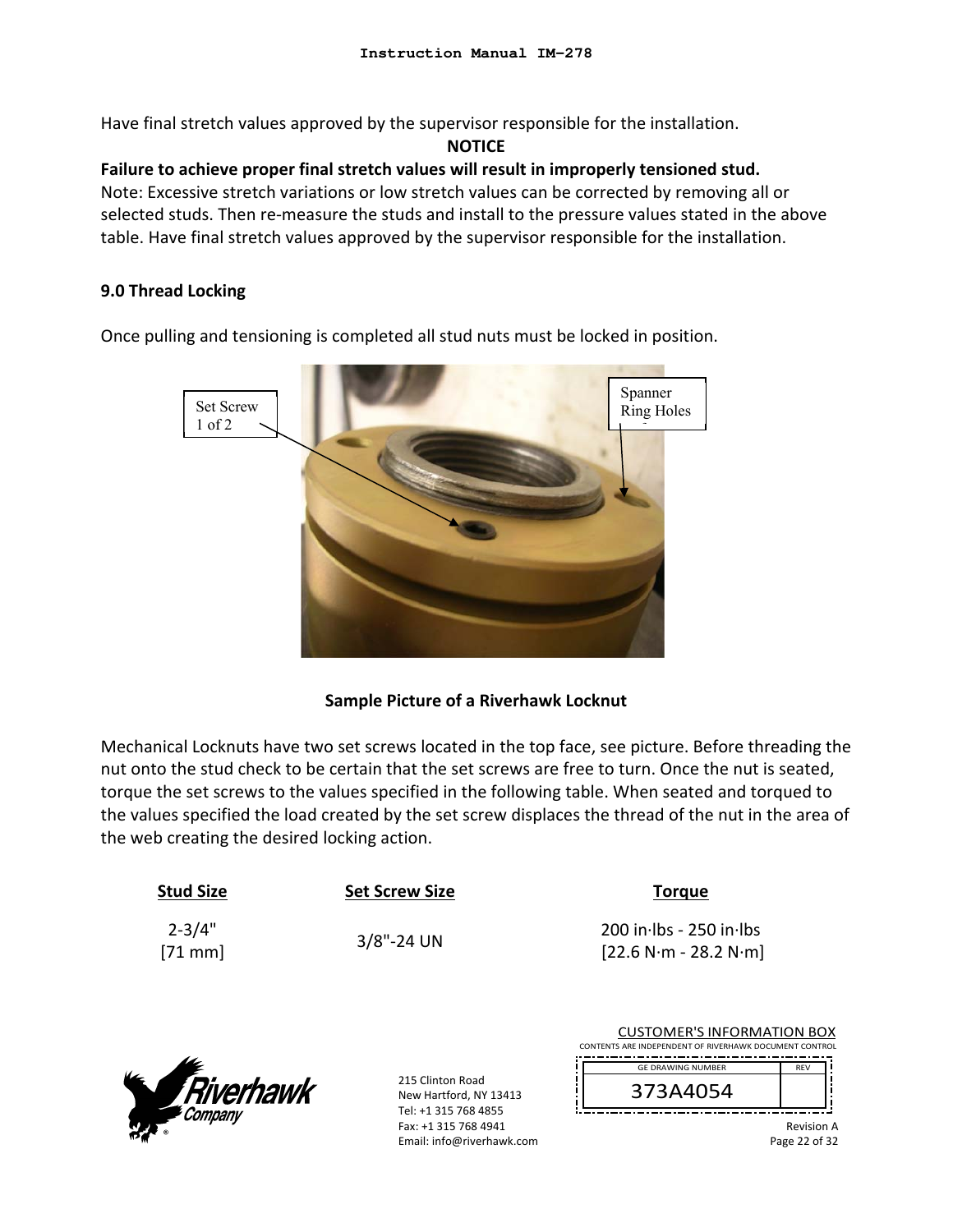#### **10.0 Stud/Nut removal**

Begin by checking the stick‐out dimension of the installed studs. If the stick‐dimensions are wrong, contact Riverhawk for assistance.

## **10.1 Removal of Assemblies with Mechanical Locknuts**

For those assemblies which have been locked using mechanical locknuts, removal is accomplished as follows:

- Using a wire brush, GT‐4253, and shop air clean the conical thread of the stud to remove any debris/deposits which may have accumulated during service as described in section 5.2.
- With an Allen-wrench loosen the two locking set screws but do not remove from the nut. Use of penetrating oil may help to loosen set screws.



# **Sample Picture of the loosening of a nut's set screws**

- Install the appropriate tensioner onto the stud as described in Section 7.0.
- Apply the appropriate hydraulic pressure per the Table of Section 8.3.
- Using the spanner ring and spanner/pin wrenches, loosen the nut 3/4 turn. Then release the pressure and remove the tensioner.



215 Clinton Road New Hartford, NY 13413 Tel: +1 315 768 4855 Fax: +1 315 768 4941 Email: info@riverhawk.com

| <b>CUSTOMER'S INFORMATION BOX</b>                      |            |  |
|--------------------------------------------------------|------------|--|
| CONTENTS ARE INDEPENDENT OF RIVERHAWK DOCUMENT CONTROL |            |  |
| <b>GE DRAWING NUMBER</b>                               | <b>RFV</b> |  |
| 373A4054                                               |            |  |
|                                                        |            |  |
|                                                        |            |  |

Revision A Page 23 of 32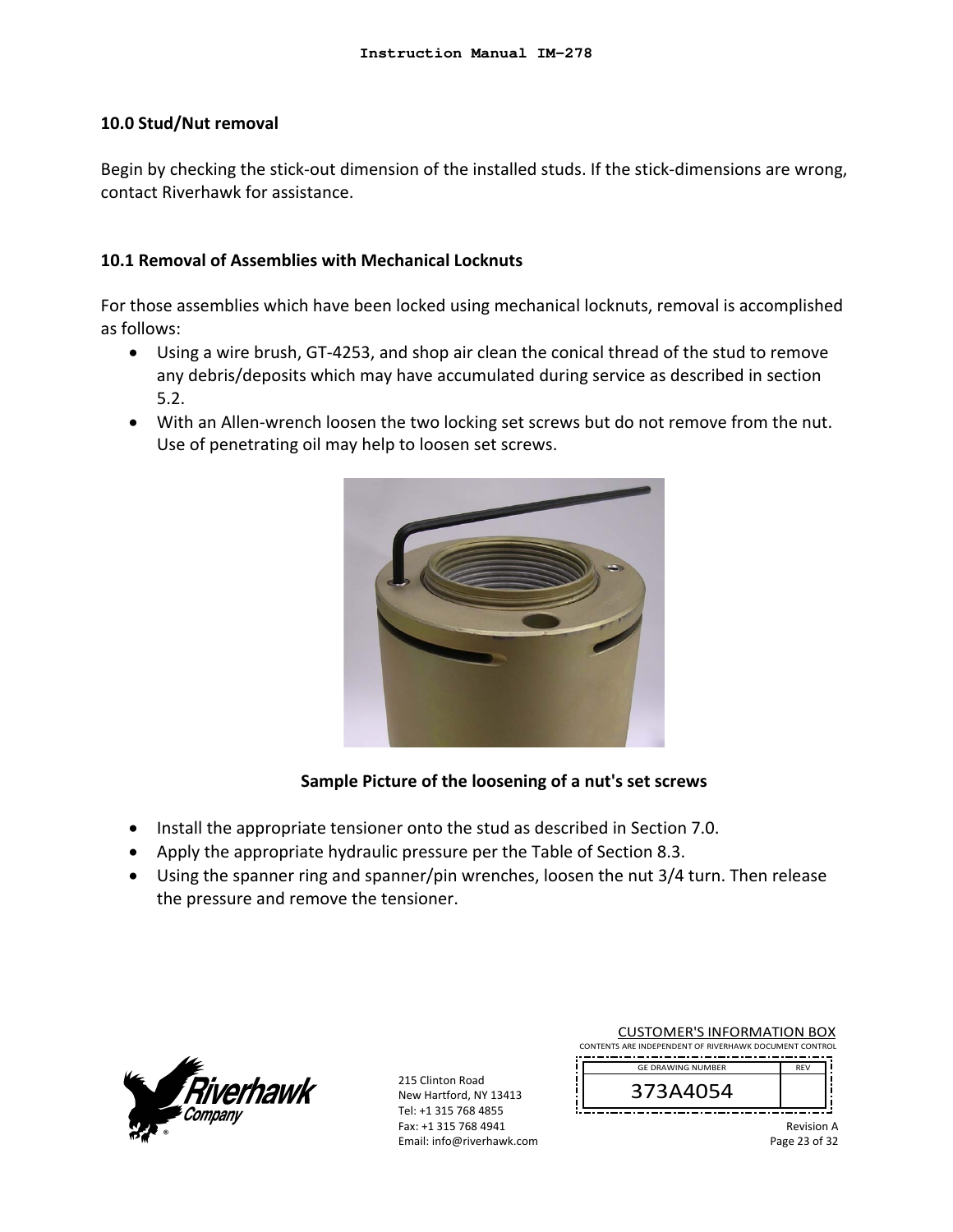## **11.0 Storage Instructions**

Follow these directions to properly store your hydraulic tensioner kit for long term storage and shipment.

If any damage is observed, contact the Riverhawk Company to schedule a maintenance inspection.

## **11.1 Hydraulic Tensioner Storage**

Check the tensioner for any damage:

- 1. Clean puller screw and check for any debris and dents.
- 2. Knurled interlock fitting should be clean and free to rotate.
- 3. Inspect tensioner guard for any signs of damage. Bent guards must be replaced.

If any damage is observed, contact the Riverhawk Company to schedule a maintenance inspection.

Place protective plastic cap into the hydraulic port.

Coat the hydraulic tensioner and foot with a light coat of oil and place the tensioner into the original shipping container.

Refer to hydraulic pump instruction manual for pump storage procedures.

## **11.3 Store shipping container**

Secure the hydraulic pump and hydraulic tensioner into the original shipping containers using the supplied wood braces.

Seal the original shipping container and store under shelter and protected from moisture, sand, and grit.

# **12.0 Frequently Asked Questions**

This section contains some frequently asked questions and problems. If the steps listed here do not solve your problem, contact the Riverhawk Company thru our website, email, or phone call.



215 Clinton Road New Hartford, NY 13413 Tel: +1 315 768 4855 Fax: +1 315 768 4941 Email: info@riverhawk.com

| <b>CUSTOMER'S INFORMATION BOX</b>                      |            |  |
|--------------------------------------------------------|------------|--|
| CONTENTS ARE INDEPENDENT OF RIVERHAWK DOCUMENT CONTROL |            |  |
| <b>GE DRAWING NUMBER</b>                               | <b>RFV</b> |  |
| 373A4054                                               |            |  |

Revision A Page 24 of 32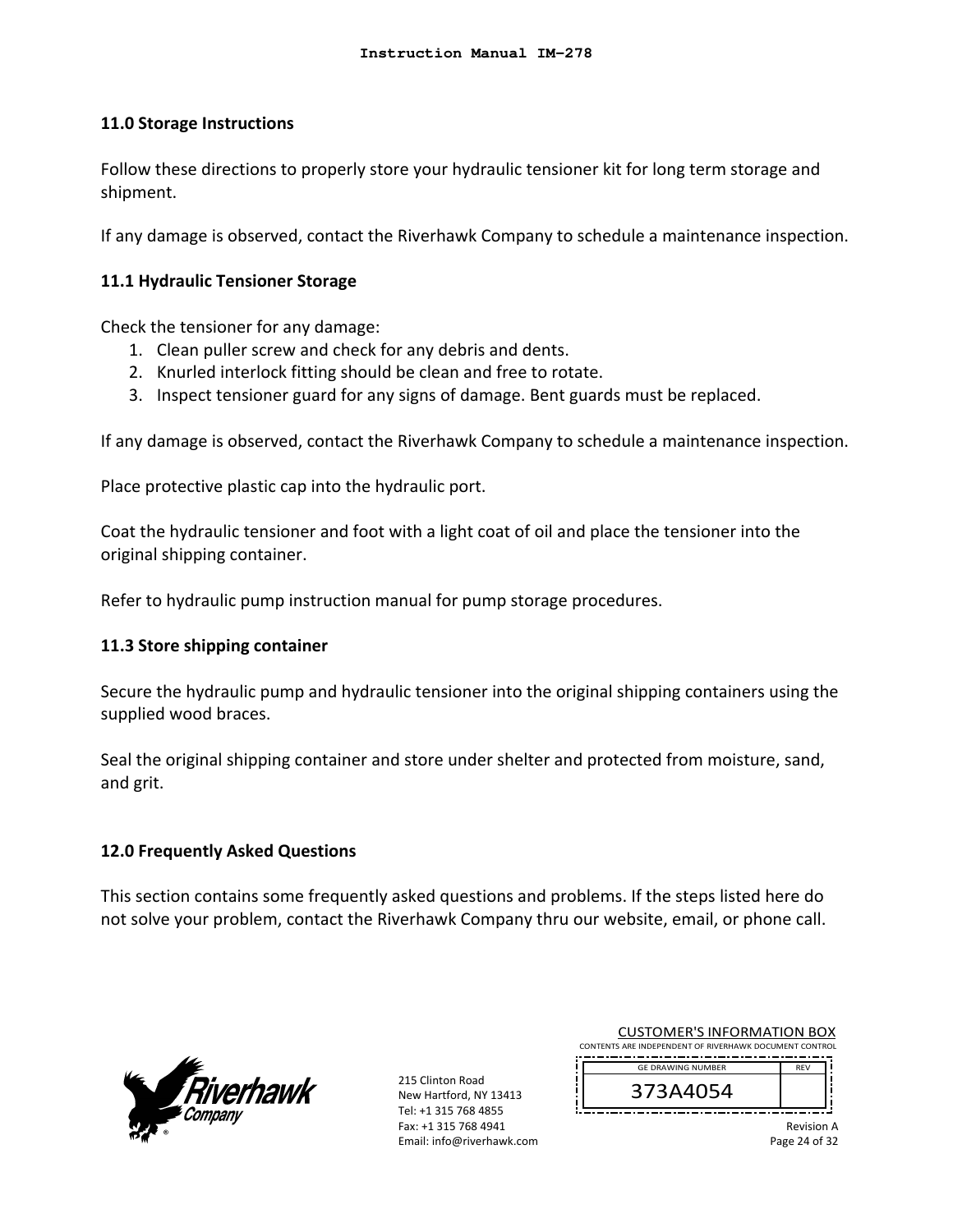- **Q:**  A tensioner has pulled itself out of the stud's conical threads. Can I continue using a tensioner on this stud?
- **A:**  No. Both the tensioner and the stud may have been damaged and must be removed from the work area. If the stud is tensioned, a Nut Buster repair kit, from Riverhawk, must be used to remove the damaged stud by drilling out the nut. Leaving a damaged stud in place will lead to a safety hazard on future outages.

Riverhawk can supply a replacement stud and nut based on the initial weight certification supplied with the hardware set (see section 4.2). The damaged tensioner should also be returned to Riverhawk for inspection and repair.

If a stud must be left in place, paint the damaged stud with a generous amount of indelible, bright‐colored paint. Notify the appropriate GE Safety and Service personnel. Note the location of the damaged stud in the services notes for the machine.

- **Q:**  The hydraulic tensioner has been taken up to its final pressure. The final stretch length is short of the final stretch target. What is the next step?
- **A:**  Do not increase the hydraulic pressure. Check if the hydraulic pump is set to the right pressure. Install the tensioner and re‐pressurize the tensioner to the final pressure then recheck the stretch measurement. If the stretch value is still short, remove the stud from the hole and re-measure the stud's initial length then try to install the stud again.
- **Q:**  The hydraulic tensioner has been taken up to its final pressure. The final stretch length is larger than the final stretch target. What is the next step?
- **A:**  Remove the stud from the bolt hole. Check if the hydraulic pump is set to the right pressure. Re‐measure the stud's initial length then try to install the stud again.



215 Clinton Road New Hartford, NY 13413 Tel: +1 315 768 4855 Fax: +1 315 768 4941 Email: info@riverhawk.com Ï

| <b>CUSTOMER'S INFORMATION BOX</b>                      |            |  |
|--------------------------------------------------------|------------|--|
| CONTENTS ARE INDEPENDENT OF RIVERHAWK DOCUMENT CONTROL |            |  |
| <b>GE DRAWING NUMBER</b>                               | <b>RFV</b> |  |
| 373A4054                                               |            |  |

Revision A

Page 25 of 32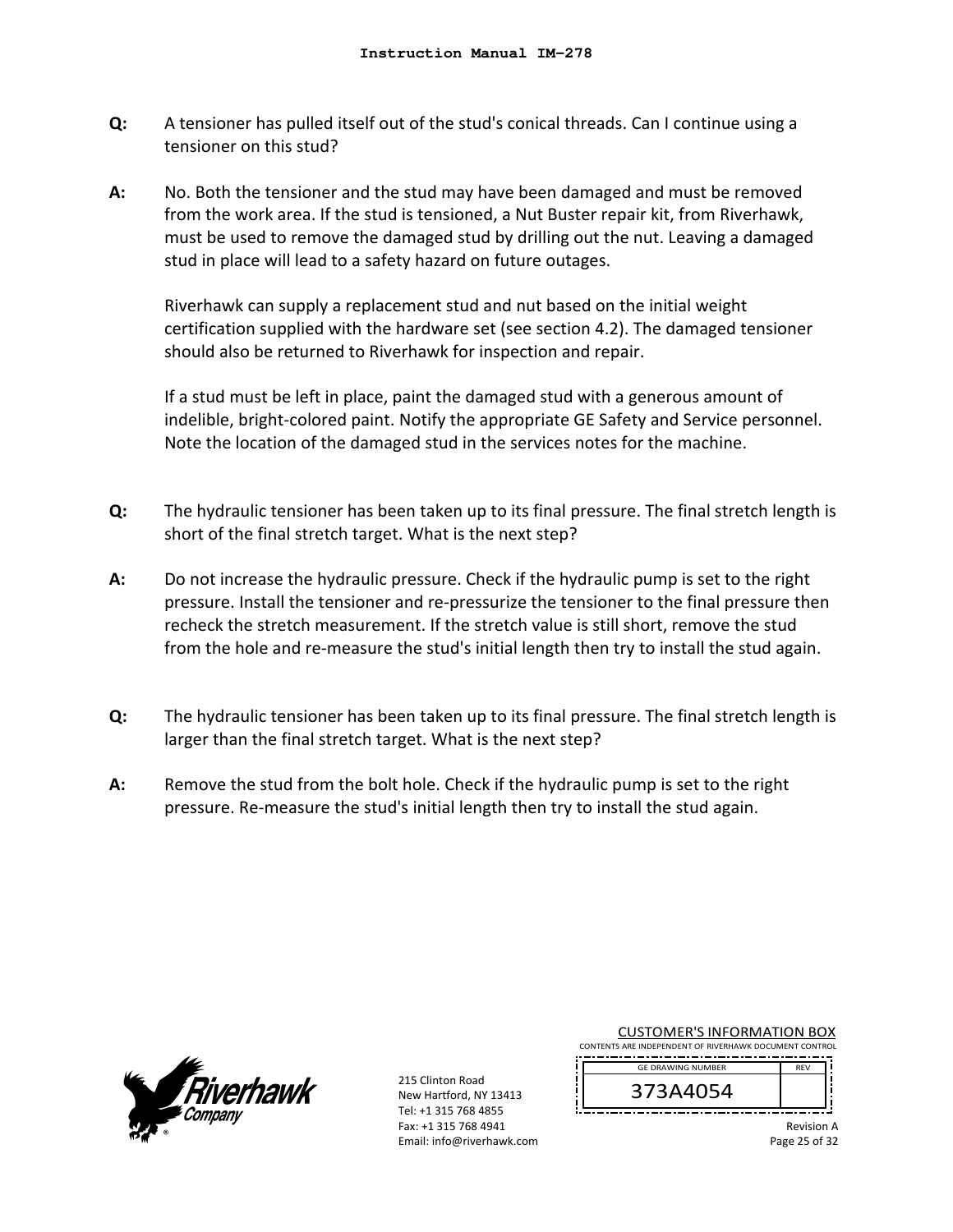**Q:**  The tensioner is at its final pressure, but the nut cannot be loosened.

If the nuts cannot be loosened at the final pressure, continually increasing the pressure

- **A:**  will not help and can be dangerous and in some cases make it harder to remove the nut. Check the nut to see if its set screws have been loosened. Check for and remove any corrosion around the nut's threads.
- **Q:**  How do I clean the conical threads on a stud?
- **A:**  The conical threads are best cleaned using a spiral wound brass brush in a drill as described in section 5.2. For detailed description refer to Instruction Manual IM‐220.
- **Q:**  During the initial steps of removing a tensioned stud, the stick‐out length is found to be wrong.
- **A:**  Do not proceed. Refer to Instruction Manual IM‐226 or contact Riverhawk for assistance. With the wrong stick‐out length, the hydraulic tensioner has a limited stroke and may not work properly and can be damaged.
- **Q:**  The hydraulic pump appears to be leaking.
- **A:**  See IM‐293 – Instruction Manual for GE Hydraulic Pump Kits

#### **13.0 Revision History**

| Revision<br>Letter | <b>Effective Date</b> | Description                                                                          |
|--------------------|-----------------------|--------------------------------------------------------------------------------------|
| А                  | May 3, 2022           | Updated EC Declaration of Conformity; Added UKCA<br><b>Declaration of Conformity</b> |
|                    | Sept 6, 2012          | Released                                                                             |



215 Clinton Road New Hartford, NY 13413 Tel: +1 315 768 4855 Fax: +1 315 768 4941 Email: info@riverhawk.com

| CONTENTS ARE INDEPENDENT OF RIVERHAWK DOCUMENT CONTROL<br><b>GE DRAWING NUMBER</b><br><b>RFV</b><br>373A4054 | <b>CUSTOMER'S INFORMATION BOX</b> |  |  |  |  |
|--------------------------------------------------------------------------------------------------------------|-----------------------------------|--|--|--|--|
|                                                                                                              |                                   |  |  |  |  |
|                                                                                                              |                                   |  |  |  |  |
|                                                                                                              |                                   |  |  |  |  |

Revision A Page 26 of 32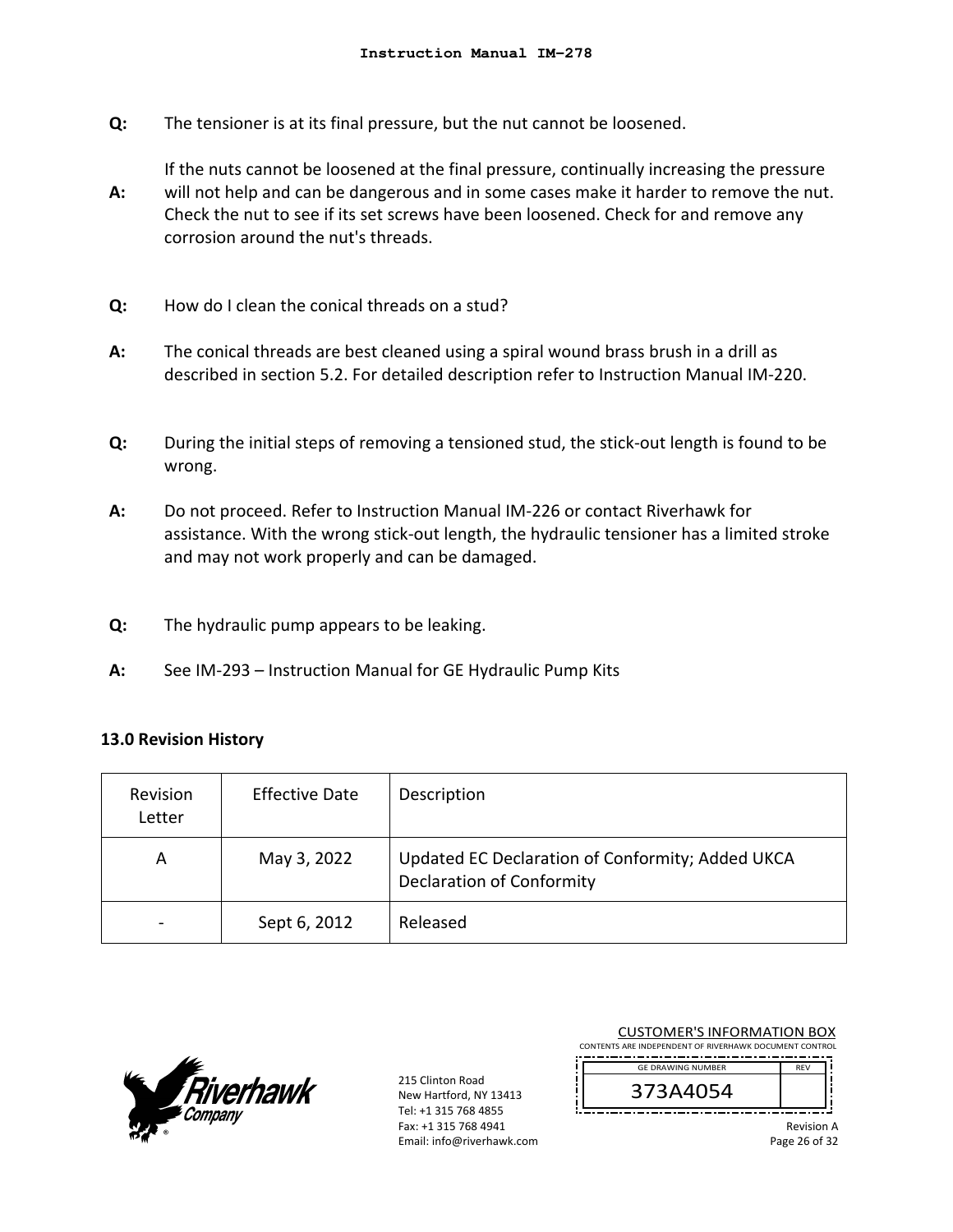## **Appendix A1**

# **EC Declaration of Conformity**

| Manufacturer: | Riverhawk Company           |
|---------------|-----------------------------|
| Address:      | 215 Clinton Road            |
|               | New Hartford, NY 13413, USA |

The hydraulic pump and bolt tensioning tool described in this manual are used for installing and applying tension to large bolts that are specifically designed by Riverhawk Company to be tensioned hydraulically.

All applicable sections of European Directive 2006/42/EC for machinery have been applied and fulfilled in the design and manufacture of the hydraulic pump and bolt tensioning tool described in this manual. Reference also ISO 12100:2010, ISO 4413:2010, and ISO 4414:2010.

Furthermore, this equipment has been manufactured under the Riverhawk quality system per EN ISO 9001:2015

Consult the Declaration of Conformance included with the shipment of this equipment that identifies the authorized Riverhawk representative, applicable serial numbers, and appropriate signature.



215 Clinton Road New Hartford, NY 13413 Tel: +1 315 768 4855 Fax: +1 315 768 4941 Email: info@riverhawk.com Ï

| <b>CUSTOMER'S INFORMATION BOX</b>                      |            |  |
|--------------------------------------------------------|------------|--|
| CONTENTS ARE INDEPENDENT OF RIVERHAWK DOCUMENT CONTROL |            |  |
| <b>GE DRAWING NUMBER</b>                               | <b>RFV</b> |  |
|                                                        |            |  |



Revision A

Page 27 of 32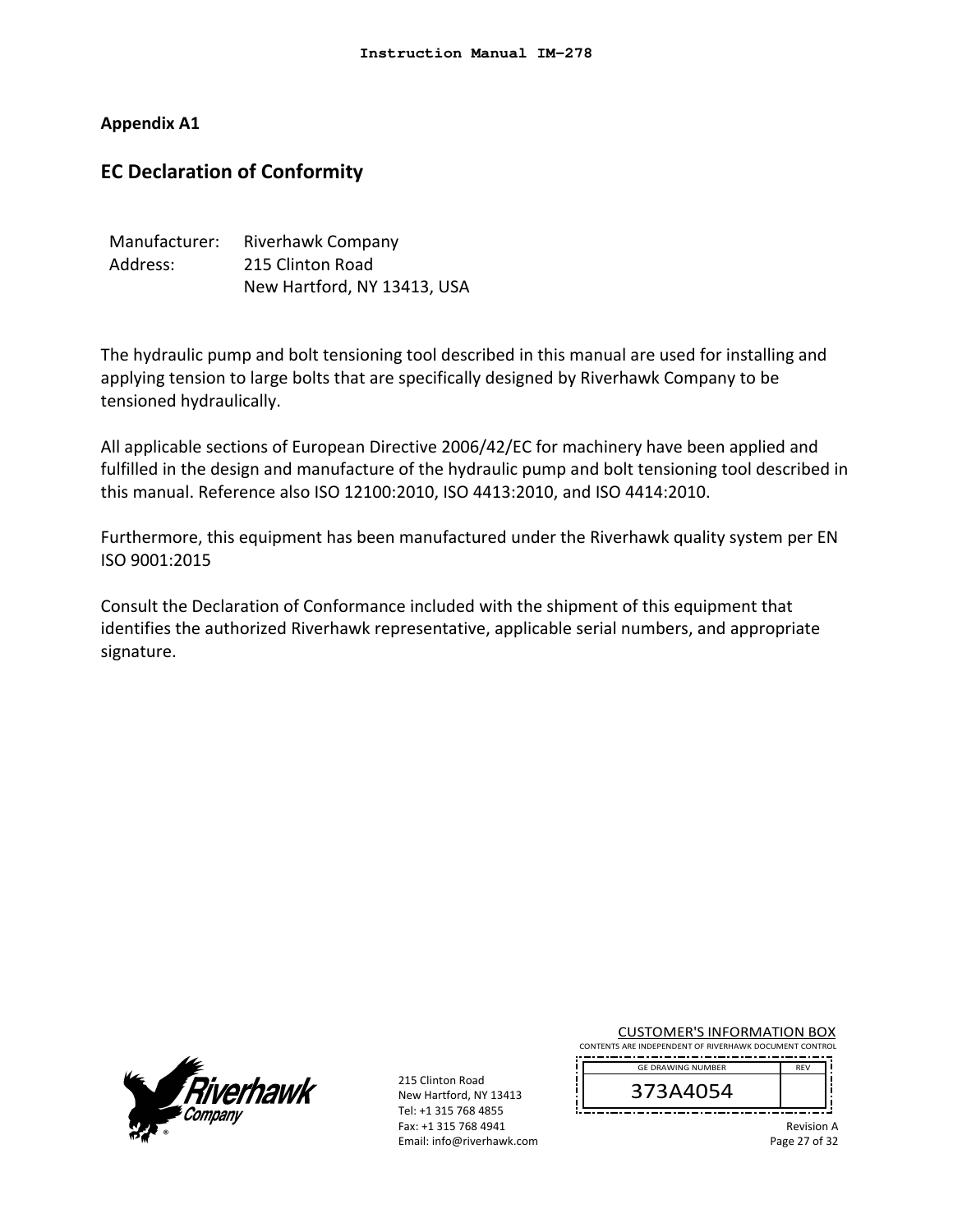## **Appendix A2**

# **UKCA Declaration of Conformity**

| Manufacturer: | Riverhawk Company           |
|---------------|-----------------------------|
| Address:      | 215 Clinton Road            |
|               | New Hartford, NY 13413, USA |

The hydraulic pump and bolt tensioning tool described in this manual are used for installing and applying tension to large bolts that are specifically designed by Riverhawk Company to be tensioned hydraulically.

All applicable sections of Supply of Machinery (Safety) 2008 have been applied and fulfilled in the design and manufacture of the hydraulic pump and bolt tensioning tool described in this manual. Reference also ISO 12100:2010, ISO 4413:2010, and ISO 4414:2010.

Furthermore, this equipment has been manufactured under the Riverhawk quality system per EN ISO 9001:2015

Consult the Declaration of Conformance included with the shipment of this equipment that identifies the authorized Riverhawk representative, applicable serial numbers, and appropriate signature.



215 Clinton Road New Hartford, NY 13413 Tel: +1 315 768 4855 Fax: +1 315 768 4941 Email: info@riverhawk.com

| <b>CUSTOMER'S INFORMATION BOX</b>                      |            |  |
|--------------------------------------------------------|------------|--|
| CONTENTS ARE INDEPENDENT OF RIVERHAWK DOCUMENT CONTROL |            |  |
| <b>GE DRAWING NUMBER</b>                               | <b>RFV</b> |  |
|                                                        |            |  |



ľ

Revision A

Page 28 of 32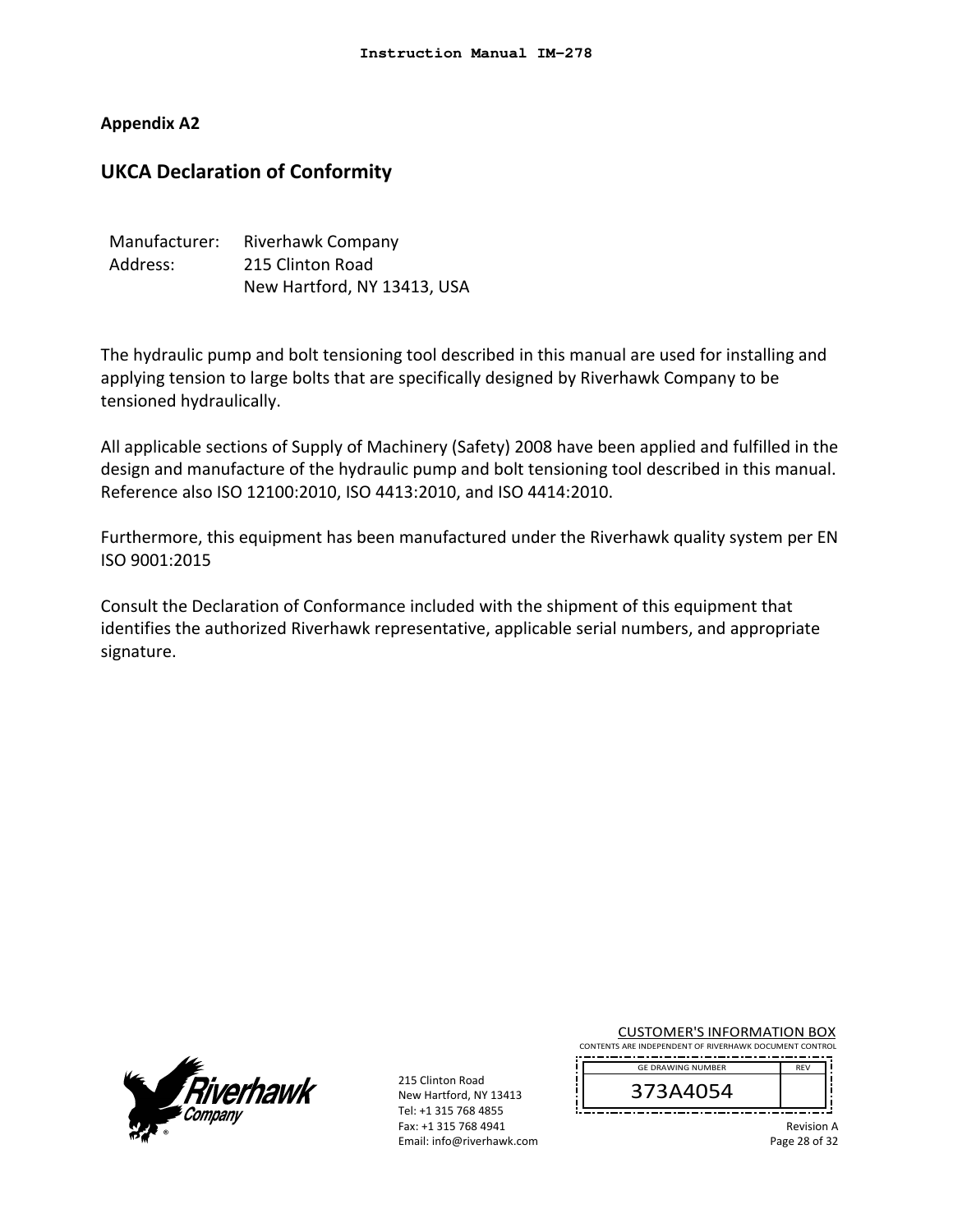STRETCH RECORD SHEET FOR THE TURBINE END

TURBINE NUMBER:

DATE:

TECHNICIAN:

#### SUPERVISOR:



| <b>HOLE NUMBER</b> | STARTING LENGTH | <b>FINAL LENGTH</b> | <b>FINAL STRETCH</b> |
|--------------------|-----------------|---------------------|----------------------|
| $\mathbf 1$        |                 |                     |                      |
| $\mathsf g$        |                 |                     |                      |
| $\overline{2}$     |                 |                     |                      |
| $10\,$             |                 |                     |                      |
| $\mathsf{3}$       |                 |                     |                      |
| $11\,$             |                 |                     |                      |
| $\overline{4}$     |                 |                     |                      |
| $12\,$             |                 |                     |                      |
| 5                  |                 |                     |                      |
| $13\,$             |                 |                     |                      |
| $\boldsymbol{6}$   |                 |                     |                      |
| $14\,$             |                 |                     |                      |
| $\overline{7}$     |                 |                     |                      |
| 15                 |                 |                     |                      |
| $\,8\,$            |                 |                     |                      |
| ${\bf 16}$         |                 |                     |                      |



215 Clinton Road New Hartford, NY 13413 Tel: +1 315 768 4855 Fax: +1 315 768 4941 Email: info@riverhawk.com CUSTOMER'S INFORMATION BOX

CONTENTS ARE INDEPENDENT OF RIVERHAWK DOCUMENT CONTROL REV GE DRAWING NUMBER

373A4054 

Revision A

Page 29 of 32

Ť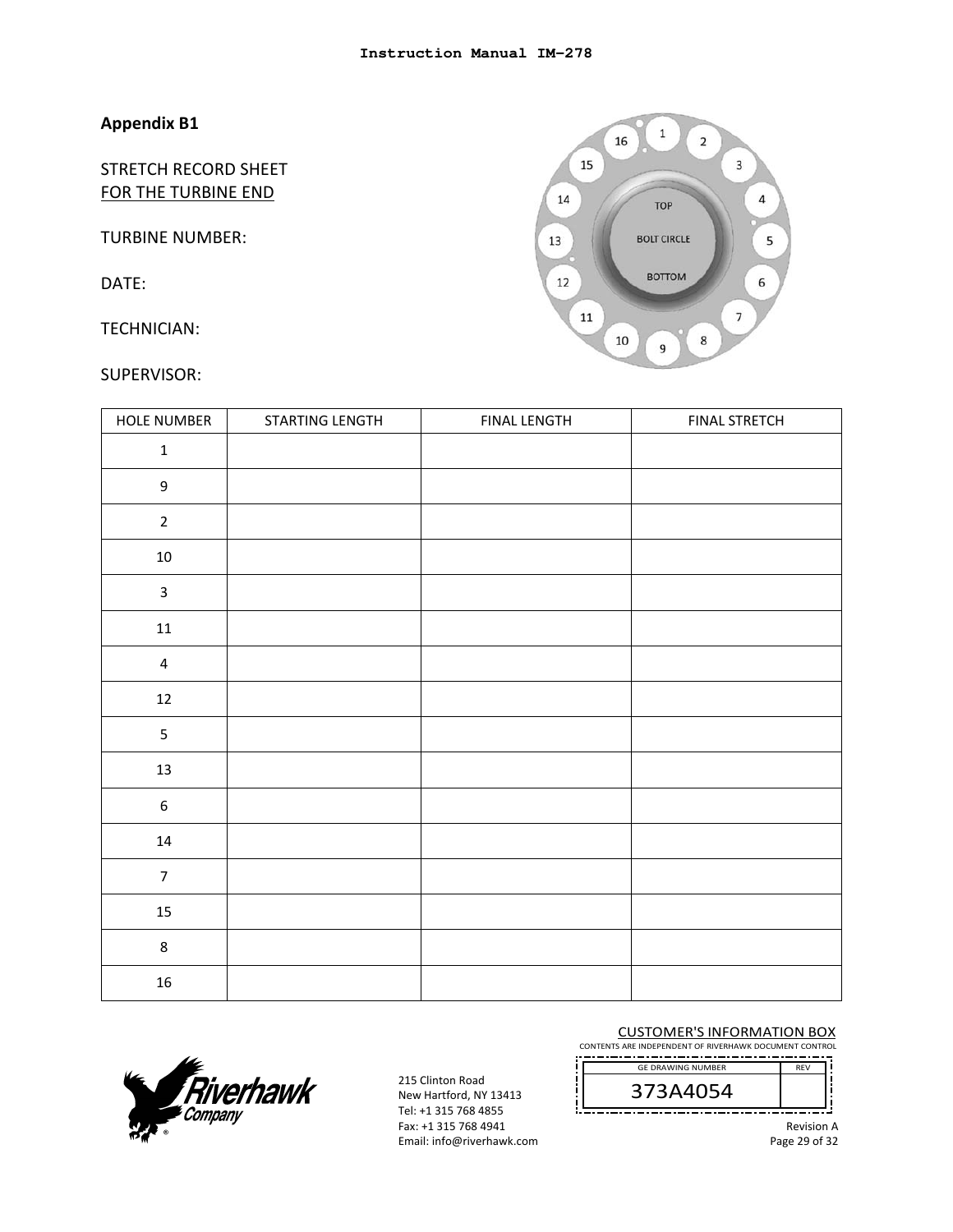STRETCH RECORD SHEET FOR THE TURBINE COUPLING TO SUBSTITUTE SHAFT

TURBINE NUMBER:

DATE:

TECHNICIAN:

#### SUPERVISOR:



| HOLE NUMBER             | STARTING LENGTH | <b>FINAL LENGTH</b> | <b>FINAL STRETCH</b> |
|-------------------------|-----------------|---------------------|----------------------|
| $\mathbf 1$             |                 |                     |                      |
| $\bf 8$                 |                 |                     |                      |
| $\mathbf 2$             |                 |                     |                      |
| $\mathsf 9$             |                 |                     |                      |
| $\overline{\mathbf{3}}$ |                 |                     |                      |
| $10\,$                  |                 |                     |                      |
| $\overline{\mathbf{4}}$ |                 |                     |                      |
| $11\,$                  |                 |                     |                      |
| 5                       |                 |                     |                      |
| $12\,$                  |                 |                     |                      |
| $\boldsymbol{6}$        |                 |                     |                      |
| $13\,$                  |                 |                     |                      |
| $\overline{7}$          |                 |                     |                      |
| $14\,$                  |                 |                     |                      |



215 Clinton Road New Hartford, NY 13413 Tel: +1 315 768 4855 Fax: +1 315 768 4941 Email: info@riverhawk.com

CUSTOMER'S INFORMATION BOX CONTENTS ARE INDEPENDENT OF RIVERHAWK DOCUMENT CONTROL

 REV GE DRAWING NUMBER

373A4054 -------------------------------------

Revision A

Page 30 of 32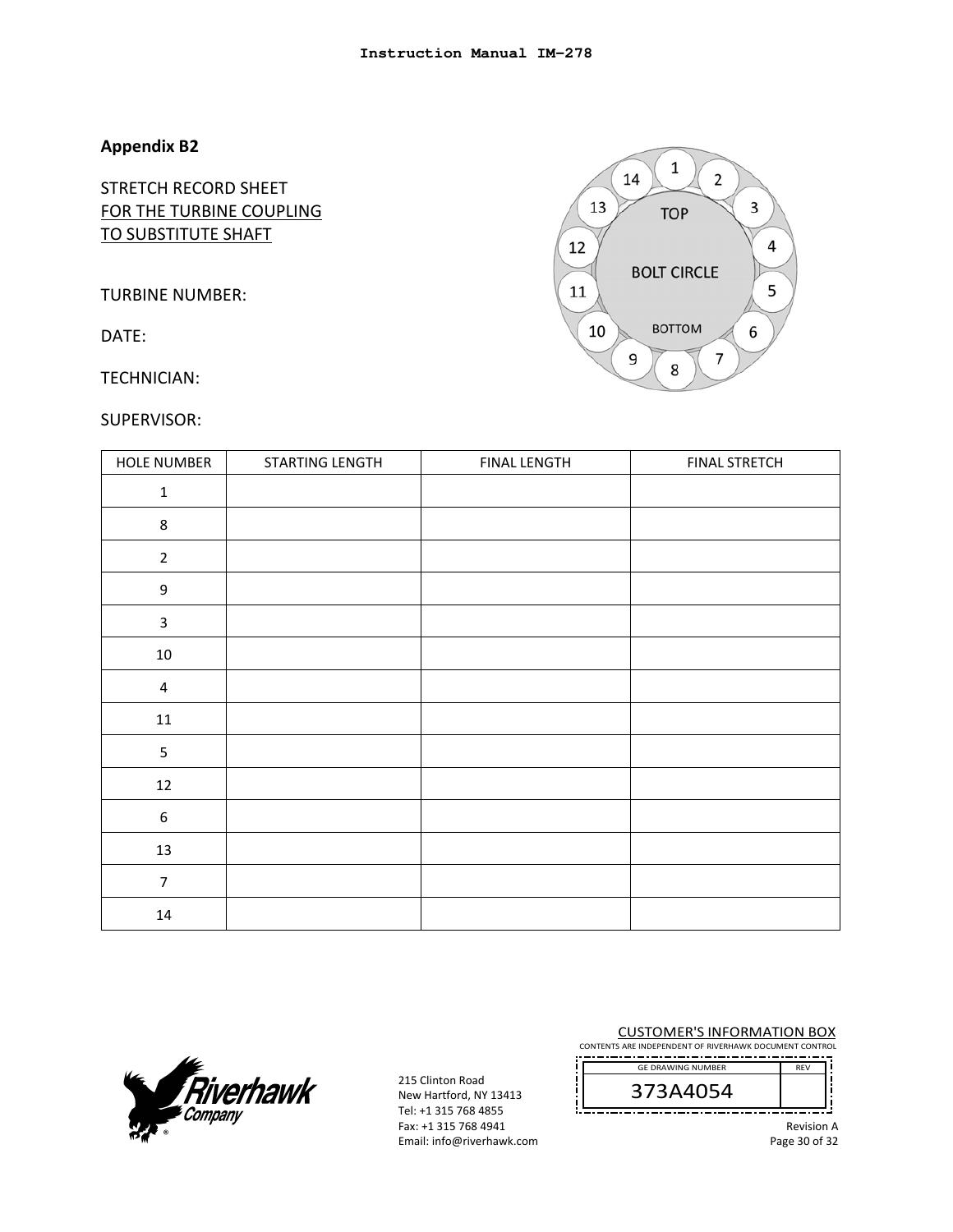# STRETCH RECORD SHEET FOR SUBSTITUTE SHAFT TO GENERATOR COUPLING

TURBINE NUMBER:

DATE:

TECHNICIAN:

#### SUPERVISOR:

| <b>HOLE NUMBER</b> | STARTING LENGTH | <b>FINAL LENGTH</b> | <b>FINAL STRETCH</b> |
|--------------------|-----------------|---------------------|----------------------|
| $\mathbf 1$        |                 |                     |                      |
| $\bf 8$            |                 |                     |                      |
| $\overline{2}$     |                 |                     |                      |
| $\mathsf 9$        |                 |                     |                      |
| $\mathsf{3}$       |                 |                     |                      |
| $10\,$             |                 |                     |                      |
| $\sqrt{4}$         |                 |                     |                      |
| $11\,$             |                 |                     |                      |
| $\mathsf S$        |                 |                     |                      |
| 12                 |                 |                     |                      |
| $\boldsymbol{6}$   |                 |                     |                      |
| 13                 |                 |                     |                      |
| $\overline{7}$     |                 |                     |                      |
| $14\,$             |                 |                     |                      |



215 Clinton Road New Hartford, NY 13413 Tel: +1 315 768 4855 Fax: +1 315 768 4941 Email: info@riverhawk.com

CUSTOMER'S INFORMATION BOX CONTENTS ARE INDEPENDENT OF RIVERHAWK DOCUMENT CONTROL

 REV GE DRAWING NUMBER



Revision A

Page 31 of 32

Ť